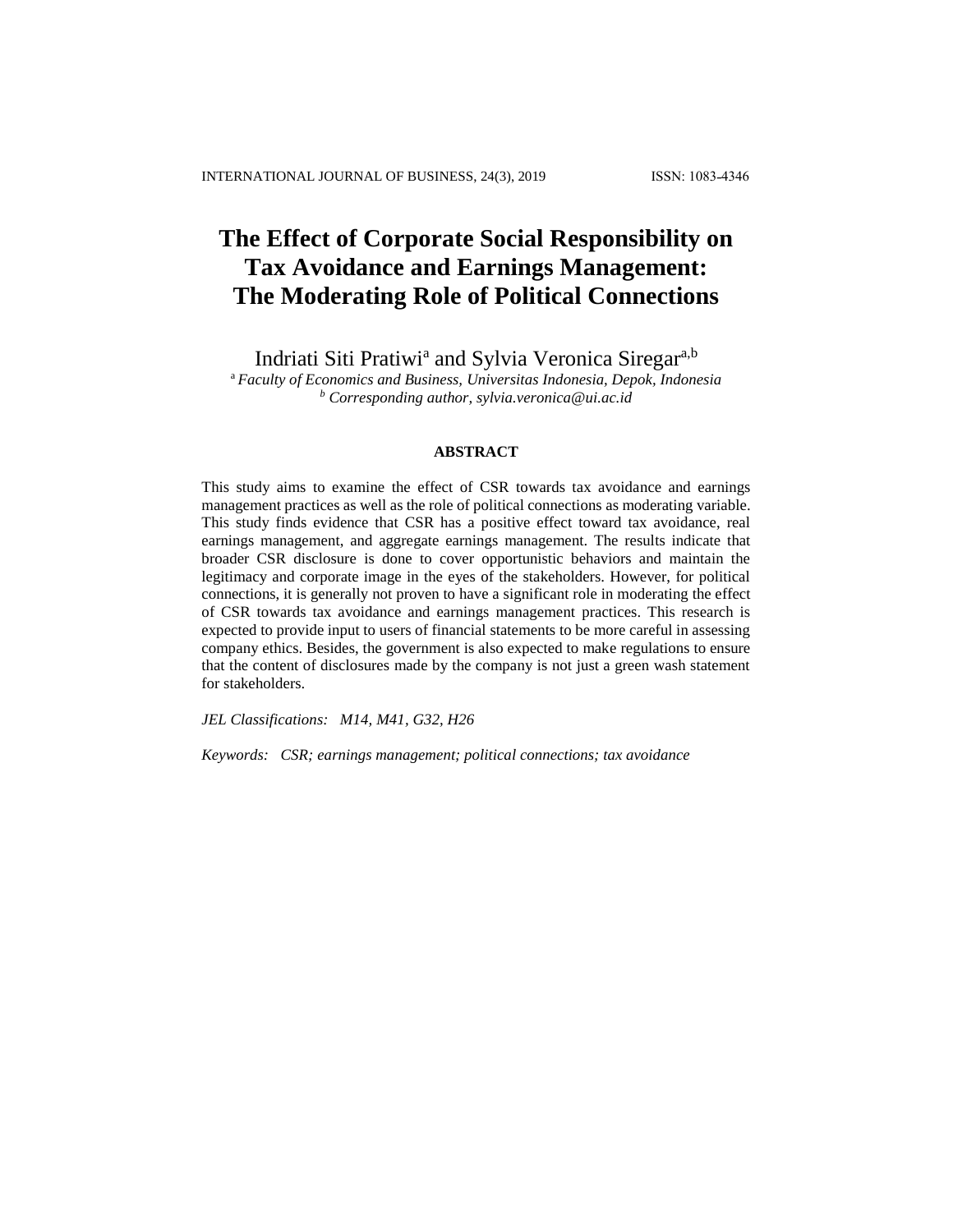# **I. INTRODUCTION**

An ethical assessment of a company can be based on the implementation of corporate social responsibility (CSR) to its community where the company operates. On the one hand, the company fulfills the needs of the public by selling its products, but on the other hand, the operational activities often bring damage and negative impacts to various stakeholders such as the community and the nearby area (Fauzi, 2009). To minimize the negative impacts generated by the operational activities, the company must consider the interests of stakeholders, one of them through the implementation of CSR activities.

Another assessment of company ethics can also be seen from the indications of tax avoidance and earnings management practices. Tax avoidance is an act performed by a company to avoid and delay tax payments by exploiting the gap or gray area of the tax regulations (Pohan, 2013), while earnings management, according to Healy and Wahlen (1999), is an act of companies to manipulate financial statements to influce the outcomes or results prompted by accounting data or to mislead stakeholders about company performance because what is reported does not reflect the fact.

Based on ethics theory, CSR activities should encourage companies to minimize unethical behavior such as tax avoidance and earnings management. However, research results such as Prior et al. (2008) and Lanis and Richardson (2013) find empirical evidence that the purpose of firms performing CSR activities are to cover unethical actions to minimize the risks of the immoral action. This type of CSR is in line with what is mentioned by Smith (2003) and Stolz (2010). They say company's motivation in performing CSR activities can be divided into two: normative and strategic. The normative motivation is to fulfill its obligations as part of the community group in accordance with prevailing norms and ethics. By doing the strategic motivation, the company wants to accomplish a certain purpose, including to cover the opportunistic actions so that the company's legitimacy and reputation is preserved.

Furthermore, this study will complement relevant researches on the role of political connections in moderating the influence of CSR on tax avoidance and earnings management practices. Previous research (Leuz and Oberholzer Gee, 2006; Francis et al., 2005; Christensen and Murphy, 2004) suggests that political connections are an important component to analyze corporate behavior. In Indonesia, Wulandari and Rahman (2005) finds that the performance of companies having no political connections is better than that of other companies that have. In addition, companies that have political connections tend not to consider the positive impacts of CSR activities on developing legitimacy and creating a positive image in the eyes of any stakeholders.

Kim and Zhang (2016) finds evidence that a company having political connections tends to do more tax avoidance practices for several reasons, namely to have a low probability to be detected, to have a better exposure on future regulatory changes, be free of transparency pressure, having lower political costs, and be a more risk taker compared to companies having no political connections. Other research results are also documented by Chaney et al. (2011) that says companies having political connections have a lower quality of financial statements than that of other companies that do not have. Therefore, political connections are believed to play a role in moderating the influence of CSR on tax avoidance and earnings management practices. Throughout the literature review, there is no research examining the role of political connections in controlling the influence of CSR on both practices.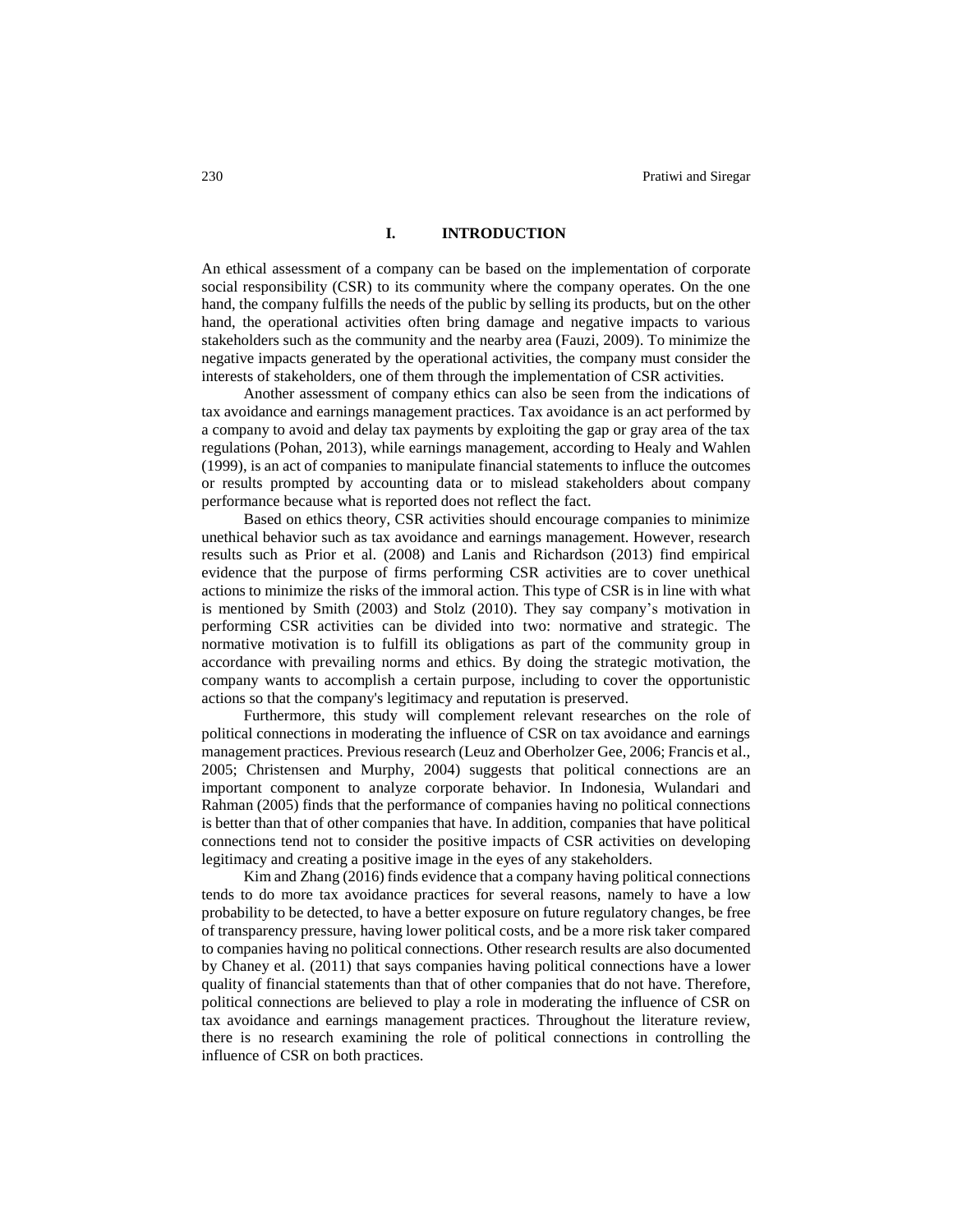## **II. LITERATURE REVIEW AND HYPOTHESIS DEVELOPMENT**

#### **A. CSR and Tax Avoidance**

Lanis and Richardson (2012), using a sample of 408 listed companies in Australia, conclude that the more corporate investments in social activities, the less likely it is to do tax avoidance. The results of this study are further strengthened by Hoi et al. (2013) concluding that socially irresponsible companies have a greater amount of book tax differences (BTD). Landolf (2006) mentioned that when companies evade the tax obligation, public attention would refer this as unethical actions. The unethical actions will damage the reputation and legitimacy of the company to the community. However, contradictory research results are obtained when Lanis and Richardson (2013) proves that to perform beneficial actions such as tax evations and to maintain their reputation and legitimacy, the company discloses more CSR so that such horrible actions can be covered and legitimacy and reputation of the company is preserved. Because the main theory used in this study is the theory of ethics, the hypothesis related to the influence of CSR on tax avoidance practices are as follows:

H1: CSR has a negative effect on tax avoidance.

# **B. CSR and Earnings Management**

Related research on CSR and earnings management, Chih et al. (2008) summarize four different hypotheses: (1) myopia avoidance hypothesis, a CSR-oriented company is not only focusing on increasing the current period's earnings but it is also focusing on maintaining the quality of relationships with future stakeholders; (2) predictable earnings hypothesis, a CSR-oriented company is seeking to reduce the information asymmetry between internal and external investors; (3) multiple objective hypothesis, when carrying out CSR activities using internal resources for the benefit of stakeholders, management will be more inclined to do things that benefit its own interests; and (4) institutional hypothesis, there is no relationship between CSR and earnings management because lack of concern for CSR may be due to institutional factors not related to earnings management practices.

Salewski and Zulch (2012) investigate the effect of CSR activities on earnings management practices in ten developed countries and has evidence that companies in these countries report more CSR activities to cover up the observed actions such as earnings management. However, Scholtens and Kang (2013) prove that CSR-oriented companies have a positive influence on investor protection. It affects the creation of better financial statements that does not engage in accrual earnings management practices. In addition, based on ethical theory, companies focused on CSR activities are considered as ethical companies so that their actions do not only consider the economic aspects but also consider other aspects that are more comprehensive for the interests of stakeholders. One of them is by providing high quality and not misleading financial report. Therefore, the hypothesis related to the effect of CSR on accrual earnings management practices are as follows:

H2a: CSR has a negative effect on accrual earnings management.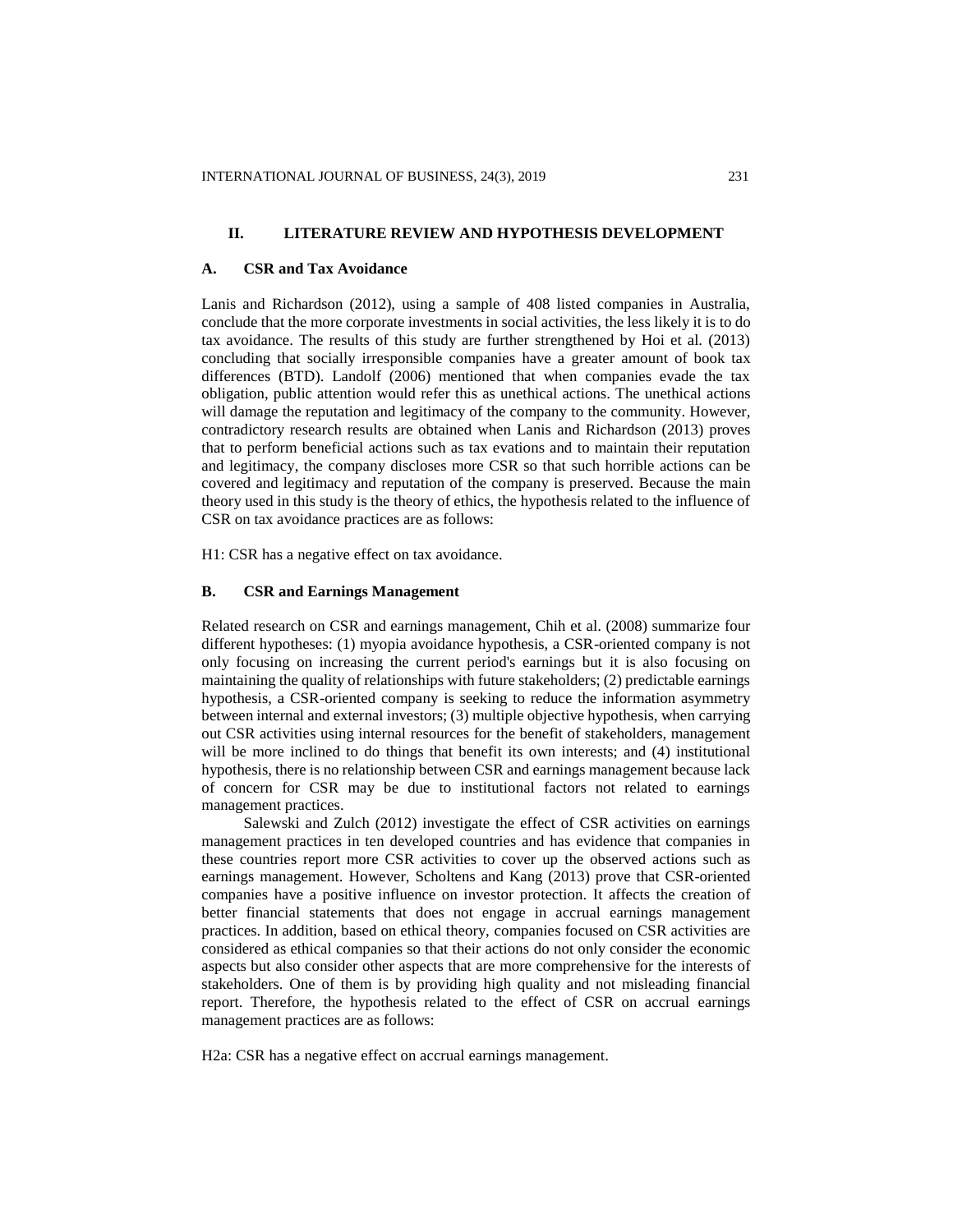Companies that are active in implementing and disclosing their CSR activities tend not to practice real earnings management because they have a high commitment to manage their companies as a steward of the shareholders (Chih et al., 2008). In addition, according to Bozzolan et al. (2015), although the CSR-oriented companies involved in earnings management practices, firms will choose the least profitable techniques. On the other hand, the real earnings management practices result in a singnificant risk of a declining long-term corporate performance as the practices directly affect the company's cash flow. Therefore, the hypothesis developed related to the influence of CSR on real earnings management practices are as follows:

H2b: CSR has a negative effect on real earnings management.

A more comprehensive study of the effects of CSR on the practice of earnings management both accrual and real (later referred to as aggregate earnings management) has been accomplished by Kim et al. (2012). The study shows empirical evidence that socially responsible companies have a tendency not to engage in aggregate earnings management practices. In line with ethical theory, ethical companies will not engage in practices that can weaken companies such as aggregate earnings management, because they higly commit to the responsibilities given by shareholders to manage their companies. As a result, the tendency to practice aggregate earnings management is reduced. Therefore, the hypothesis related to the influence of CSR on aggregate earnings management practices are as follows:

H2c: CSR negatively affects aggregate earnings management.

# **C. The Moderating Role of Political Connections on the Association between CSR and Tax Avoidance**

Before discussing the role of political connections in moderating the effect of CSR on tax avoidance practices, Kim and Zhang (2016) document that politically active companies are more active in doing tax avoidance practices because of some characteristics: to have lower detectable risks, to have better information regarding future tax regulation changes, to have lower political costs, and to have closeness with policy makers. Therefore, the hypothesis related to the direct influence of political connections against tax avoidance practices are as follows:

H3a: Political connections have a positive effect on tax avoidance.

Lin et al. (2015) state that companies having political connections are suspected of making CSR a tool to seek sympathy for the government to take take advantage of the closeness. This makes the implementation of CSR motivation is no longer normative, but more to a strategic motivation. In addition, companies having political connections can utilize the power and political influence to build legitimacy with society. Therefore, companies having political connections are not estimated to consider CSR disclosure to build legitimacy and as a result have a higher potential for tax avoidance practices. Therefore, the hypothesis is as follows:

H3b: Political connections weaken the negative impact of CSR on tax avoidance.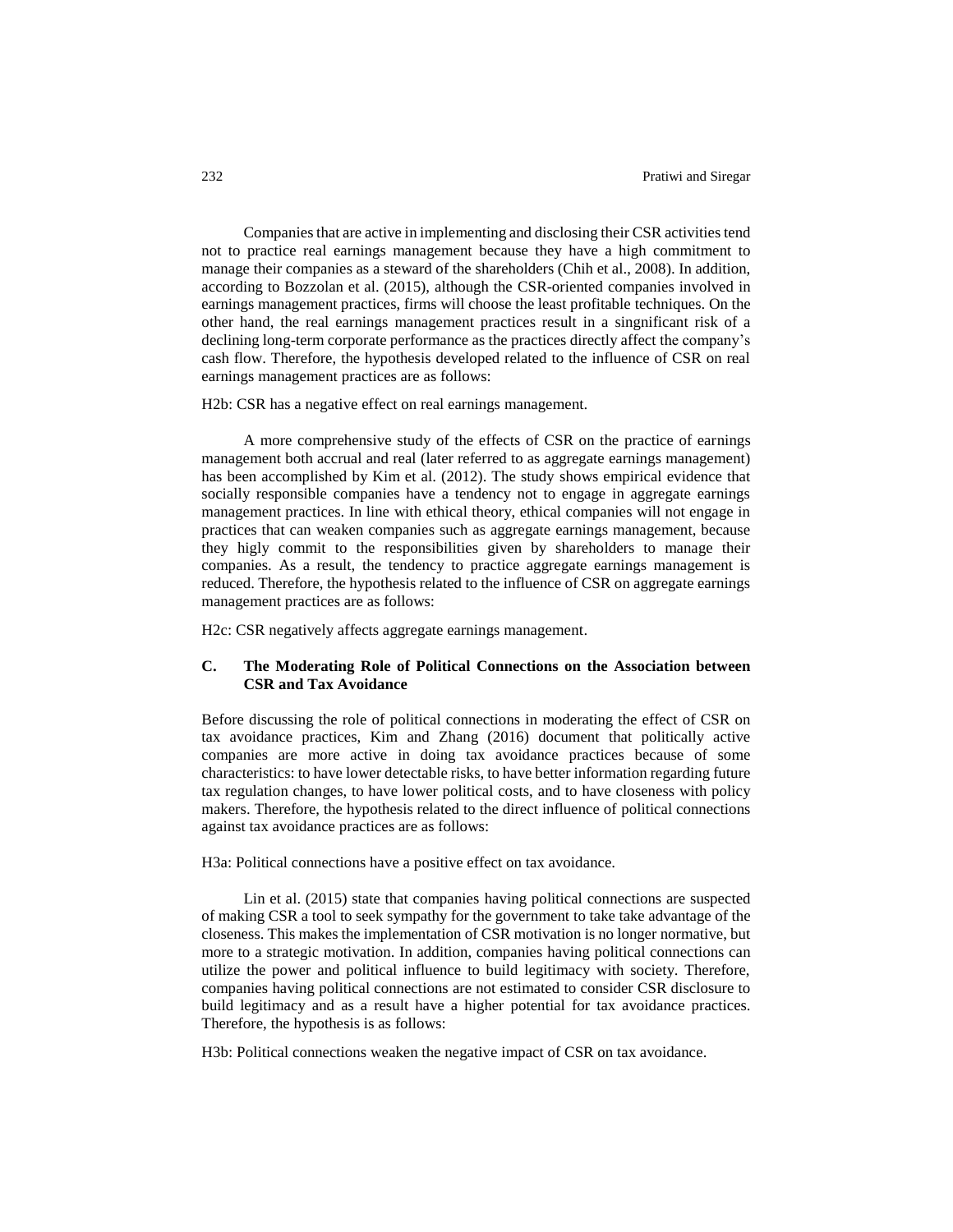## **D. The Moderating Role of Political Connections on the Association between CSR and Accrual Earnings Management**

Another characteristic of companies with political connections is they are not subject to transparency pressure so that information asymmetry of companies with political ties becomes greater and triggers accrual earnings management practices (Chaney et al., 2011). In addition, another characteristic of firms having political connections is the low risk to be detected if they take such opportunistic actions (Kim and Zhang, 2016), to increase opportunities and incentives in implementing practice earnings management. From this, political connections are suspected to have a positive effect on the accrual earnings management practices. Therefore, the hypothesis related to the direct influence of political connections on the accrual earnings management practices is as follows:

H4a: Political connections have a positive effect on the accrual earnings management.

Despite the enthusiastic implementation of CSR, the companies' prospects for accrual earnings management are also greater for companies with political connections, so the negative impact of CSR on accrual earnings management practices is considered weaker for companies with political links. In addition, based on the theory of legitimacy, companies developing political connections do not consider the implementation of CSR activities to build and gain legitimacy from the community and the surrounding environment, because for such companies, legitimacy can be obtained with the power and political influence. Therefore, the hypothesis related to the role of political connections in moderating the negative effects of CSR on accrual earnings management is as follows:

H4b: Political connections weaken the negative impact of CSR on accrual earnings management.

# **E. The Moderating Role of Political Connections on the Association between CSR and Real Earnings management**

The study by Braam et al. (2015) states that companies having political connections are interested in using real earnings management strategies because it is more difficult to detect and at the end it can disguise the political preferences of the company. Commitment and a sense of social responsibility to a company having a political connections are lower due to the existence of greater power so that the company does not pay so much attention to the negative impact of real earnings management practices on the performance. Therefore, the hypothesis in relation to the role of direct political connectionships to real earnings management practices is as follows:

H4c: Political connections have a positive effect on real earnings management.

Referring to the theory of legitimacy that has been discussed earlier, companies having political connections gain legitimacy from the influence of political connections inherent in the company. Therefore, companies having political connections are not using CSR as a tool to build legitimacy, and have greater incentives to practice real earnings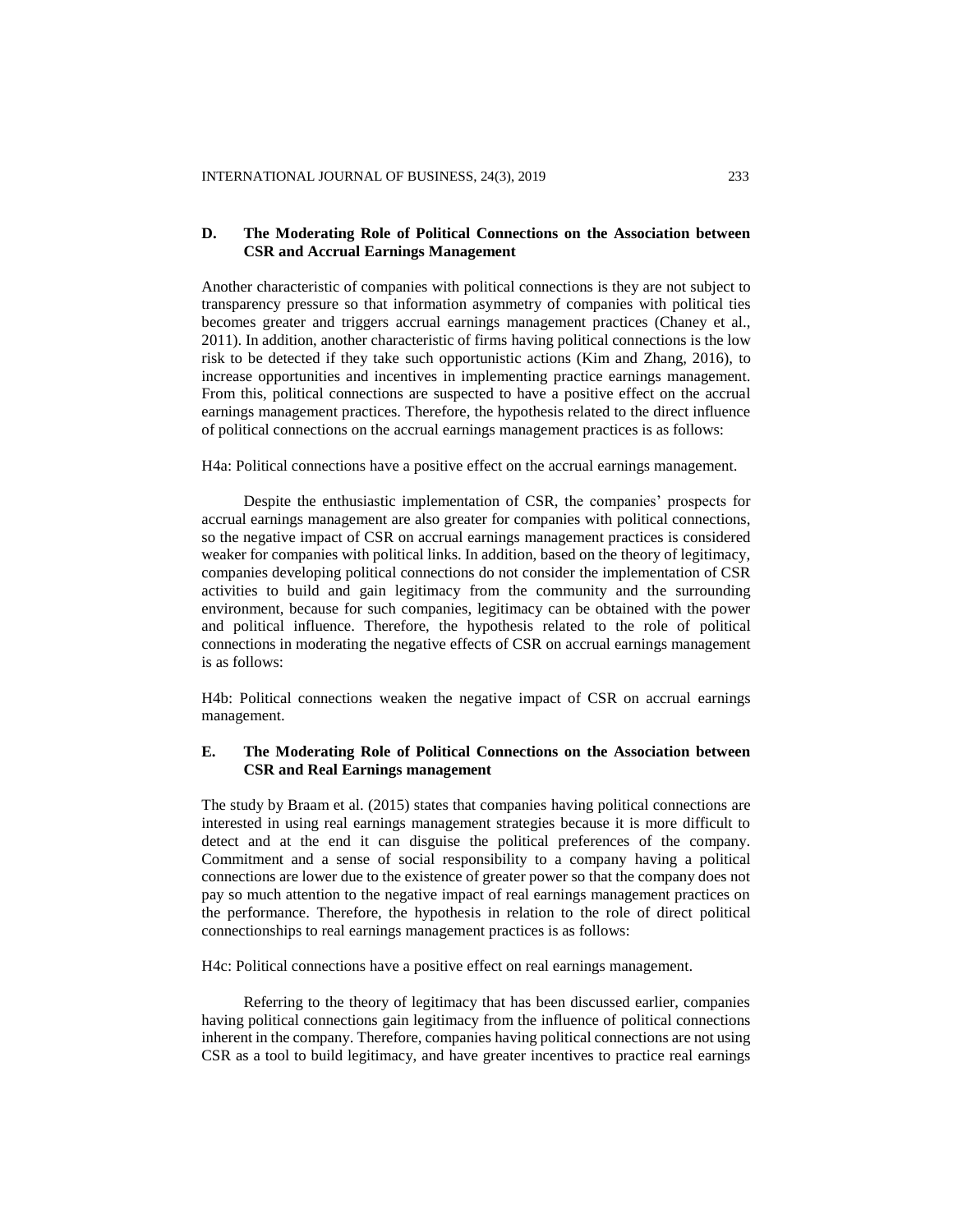management, so that the hypothesis is developed on the direct influence and role of political connections in the moderation of CSR influence to real earnings management practices are as follows:

H4d: Political connections weaken the negative impact of CSR on real earnings management.

# **F. The Moderating Role of Political Connections on the Association between CSR and Aggregate Earnings management**

Similar to the two previously hypotheses, companies with political links have lower detectable risks, tend to be risk takers, and are less pressured to implement transparency so that opportunities and incentives to practice earnings management, both accrual and real, are larger than companies with no political connections (Chaney et al., 2011). Therefore, the hypothesis concerning the direct influence of political connections on the practice of aggregate earnings management is as follows:

H4e: Political connections have a positive effect on aggregate earnings management practices.

In addition, the legitimacy required by the company to operate can be obtained through the company's political connections. As a result, incentives for CSR activities are smaller, and incentives to practice earnings management, both accrual and real, are larger than those for firms having no political connections. Therefore, political connections weaken the negative impact of CSR on the practice of earnings management, both accrual and real. Thus, the next hypothesis is as follows:

H4f: Political connections weaken the negative impact of CSR on aggregate earnings management.

# **III. RESEARCH METHOD**

### **A. Sample Selection**

The population used in this study is all companies listed on the Indonesia Stock Exchange (BEI) in 2014-2016. The selection of the study period is based on the selection of political officials in the 2014 elections and to minimize the influence of different government regimes (Fisman, 2001; Mietzner, 2006). Data sources used in this research are: Indonesian Capital Market Electronic Library (ICAMEL), datasream, annual reports of the companies (used for content analysis to compute CSR disclosure based on GRI G4 framework, and data related to political connections based on the content analysis of the board of commissioners and the board of directors background), and a list of state/regional officials, legislative members, and party officials (to identify political connections). The sample selection using purposive sampling technique as summarized in Table 1.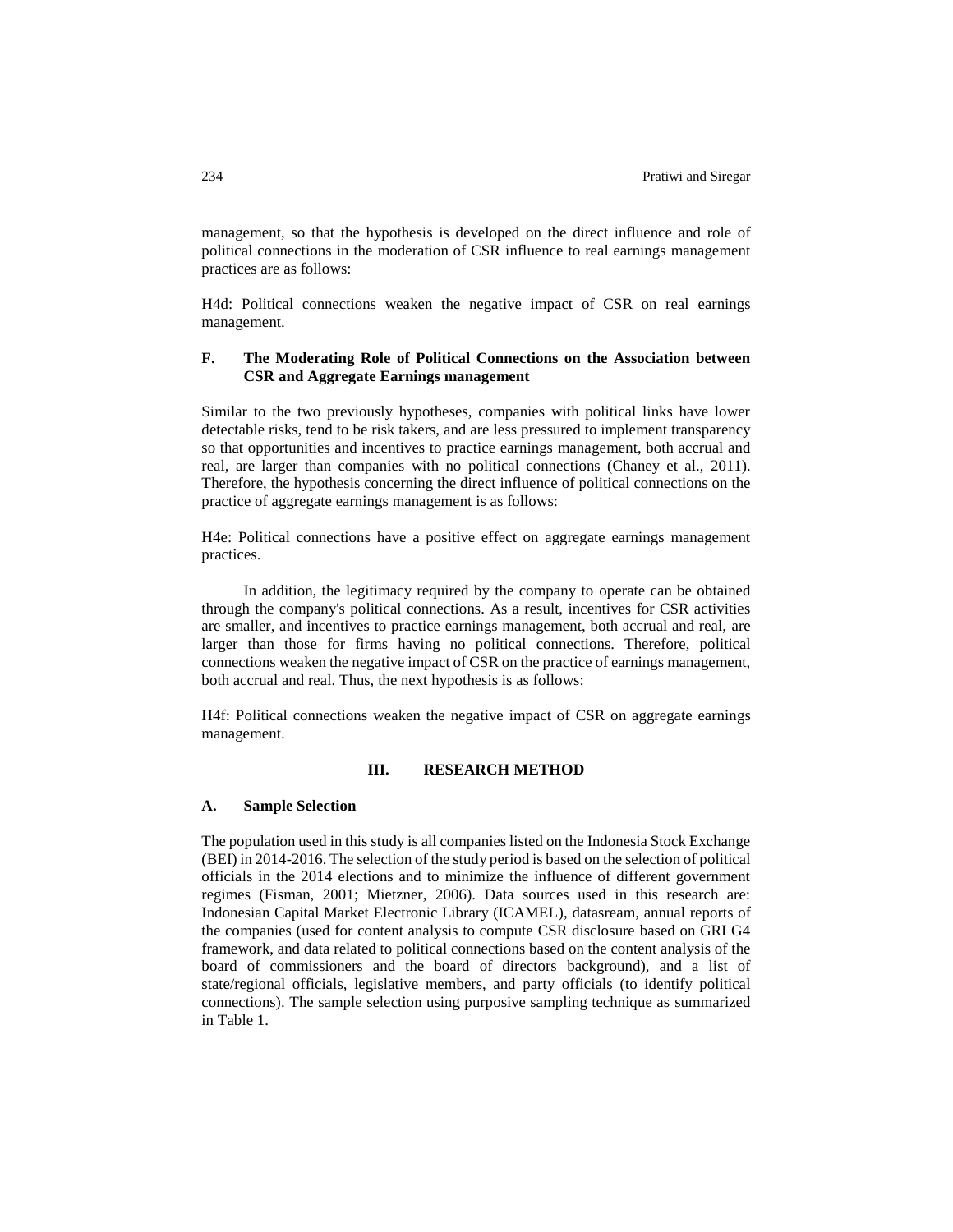| rapie r                                                                                              |                      |                    |  |  |
|------------------------------------------------------------------------------------------------------|----------------------|--------------------|--|--|
| Sample selection                                                                                     |                      |                    |  |  |
| Selection Criteria<br>Tax Avoidance<br>Earnings Management                                           |                      |                    |  |  |
|                                                                                                      | Model                | Model              |  |  |
| Population                                                                                           | 1,582 companies-year |                    |  |  |
| Companies that belong to the Financial<br>Industry                                                   | 265 companies-year   |                    |  |  |
| Companies with negative earnings<br>and/or equity                                                    | 56 companies-year    |                    |  |  |
| Companies whose financial reporting<br>period are not one full year and do not<br>end on December 31 | 85 companies-year    |                    |  |  |
| Companies whose data is not complete.                                                                | 217 companies-year   | 240 companies-year |  |  |
| Companies that have ETRs outside 0-1<br>range                                                        | 108 companies-year   | N/A                |  |  |
| Number of Research Sample                                                                            | 851 companies-year   | 936 companies-year |  |  |
| 53,79%<br><b>Selected Sample Percentage</b><br>59,17%                                                |                      |                    |  |  |

**Table 1** 

## **B. Research Variables and The Operationalization**

Book Tax Difference (BTD), the difference in pre-tax profit under accounting and taxes divided by total assets, is used as tax avoidance proxy because it is considered able to explain tax avoidance practices performed by management (Hanlon and Heintzman, 2010). For sensitivity tests, it generally uses the proxy of effective tax rate (ETR), the ratio of current tax expense to the profit before tax according to the books, as it not only can measure the company's efforts to minimize the tax paid, but can also masure the company's effort to delay the tax payment (Amidu et al., 2016). For earnings management, it is divided into three types: earnings management accrual uses model of Kothari et al. (2005) as it is considered capable of describing opportunistic actions compared to other accrual earnings management models (Amidu et al., 2016) and it already considers the effect of Return on Asset (ROA), and real earnings management uses model of Roychowdurry (2006) and Cohen et al. (2008); and aggregate earnings management refers to the research of Bozzolan et al. (2015) which adds the decile of residual absolute accrual earnings management and absolute real earnings management values. Because this study is focused to see the amount of earnings management, the residual value is the absolute number (Ding et al., 2018).

As a dependent variable, CSR is measured using proxy of CSR disclosure level based on the GRI G4 framework, since there is a positive relationship between CSR activity and its disclosure level (Nazari et al., 2017). Assessment of CSR disclosure content was performed by content analysis method with 149 valuation aspects. As a result, CSR value is obtained from percentage of disclosure according to GRI G4 divided by 149. GRI is considered as the most relevant framework and is often used as a global CSR disclosure standard (Verbeeten et al., 2016).

Political connections are measured by a variable of board connections based on board of commissioners and directors' bios in annual reports after matching them with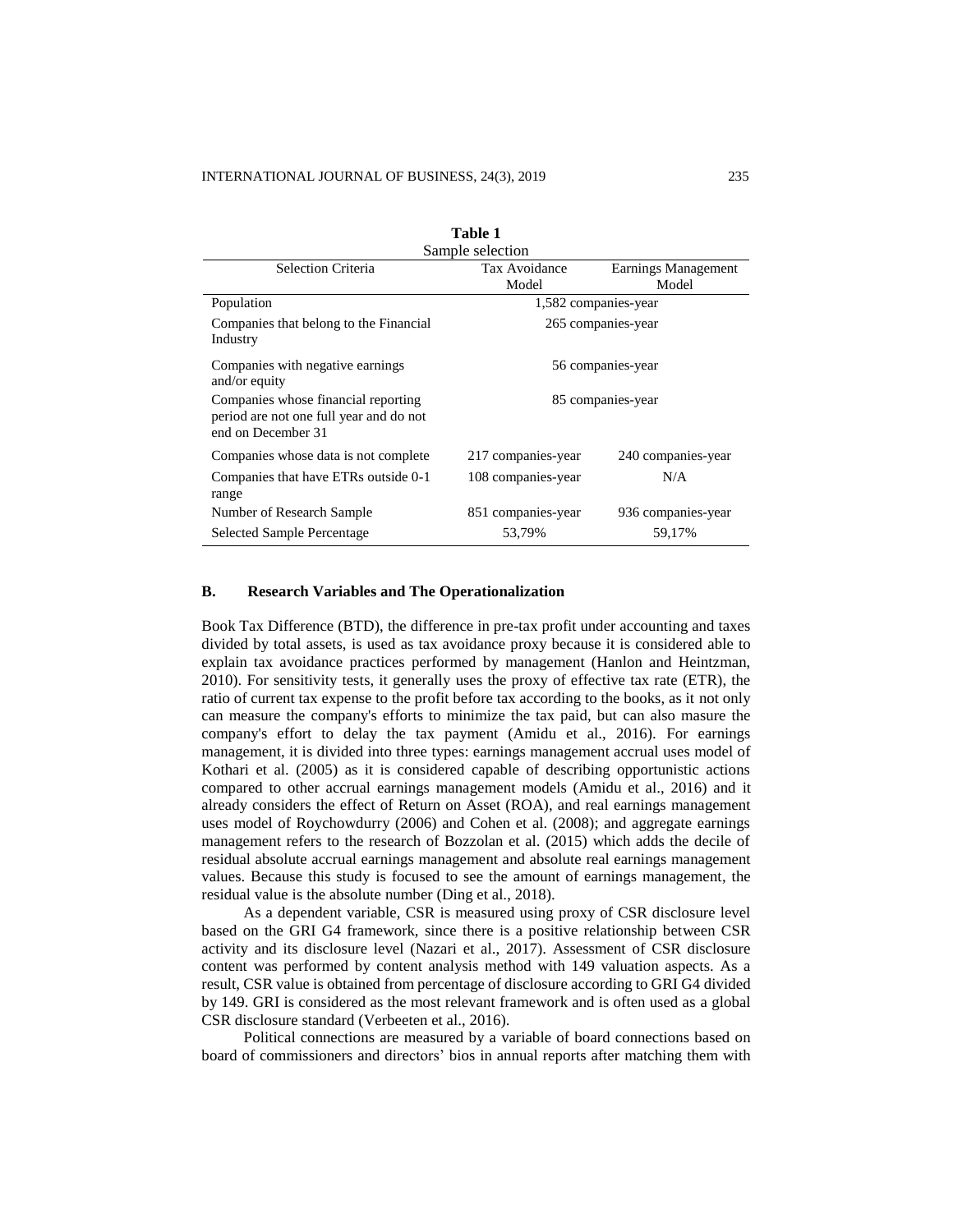political position data. As stated by researches of Faccio (2006), Fan et al. (2007), and Habib et al. (2017), a company is categorized as having political connections if members of the board of commissioners and directors have been or are currently serving as head of the central or regional government, legislative members, ministers or ranks of cabinet, political party officials, or other political positions such as members of the military, Ambassador, and so forth as mentioned in annual reports. If previous research (Habib et al., 2017) measures the proxy of political connections with dummy, to be more accurate this study will use the percentage of composition of board of commissioners and directors who have political connections divided by total board of commissioners and directors.

Furthermore, in order to avoid the influence of other variables on dependent variables independent to the context of this study, this research incorporates several control variables. For tax avoidance, there are SIZE, LEV, CAPINT and MBV. However, for the earnings management control, there are SIZE, LEV, AUDITOR, GROWTH and MBV. For real earnings management, ROA is added because in the related model, the ROA variable has not been considered. However, ROA is considered to be able to reflect the expectations of corporate profits that become one of the incentives to do earnings management.

## **IV. RESULT AND DISCUSSION**

## **A. Descriptive Statistics**

Statistics descriptive of variables in our tax avoidance model is presented in Table 2. The average difference between tax per accounting principles and tax per fiscal law (BTD) is 0.39% with standard deviation of 7.35%. Although the average amount is small, the BTD has a positive sign indicating that the earnings before taxes according to accounting of the sample companies is greater than the tax return reported by the company. Hence, it could indicate tax avoidance practices. The average effective tax rate (ETR) rate is 15.93% that is less than the prevailing corporate tax rate in Indonesia (25%). Thus, it can be an indication that there is tax avoidance. The lower the effective tax rate, the higher the indication of tax avoidance. In addition, the standard deviation of ETR is also quite high, more than its average of 17.80%.

For the accrual discretionary value, the maximum value for accrual earnings management is 33.36%, which is the result of winsorizing. However, if we view the initial data, the maximum value for the variable of earnings management of this accrual is equal to 149.8%. For real earnings management variable, descriptive statistic result indicates that the mean is equal to 34.46%. For descriptive statistics on aggregate earnings management, the value ranges from 0-2 and the average is approaching 1 because aggregate earnings management value is obtained from the sum of decile accrual earnings management and decile real earnings management, which values are respectively between 0-1.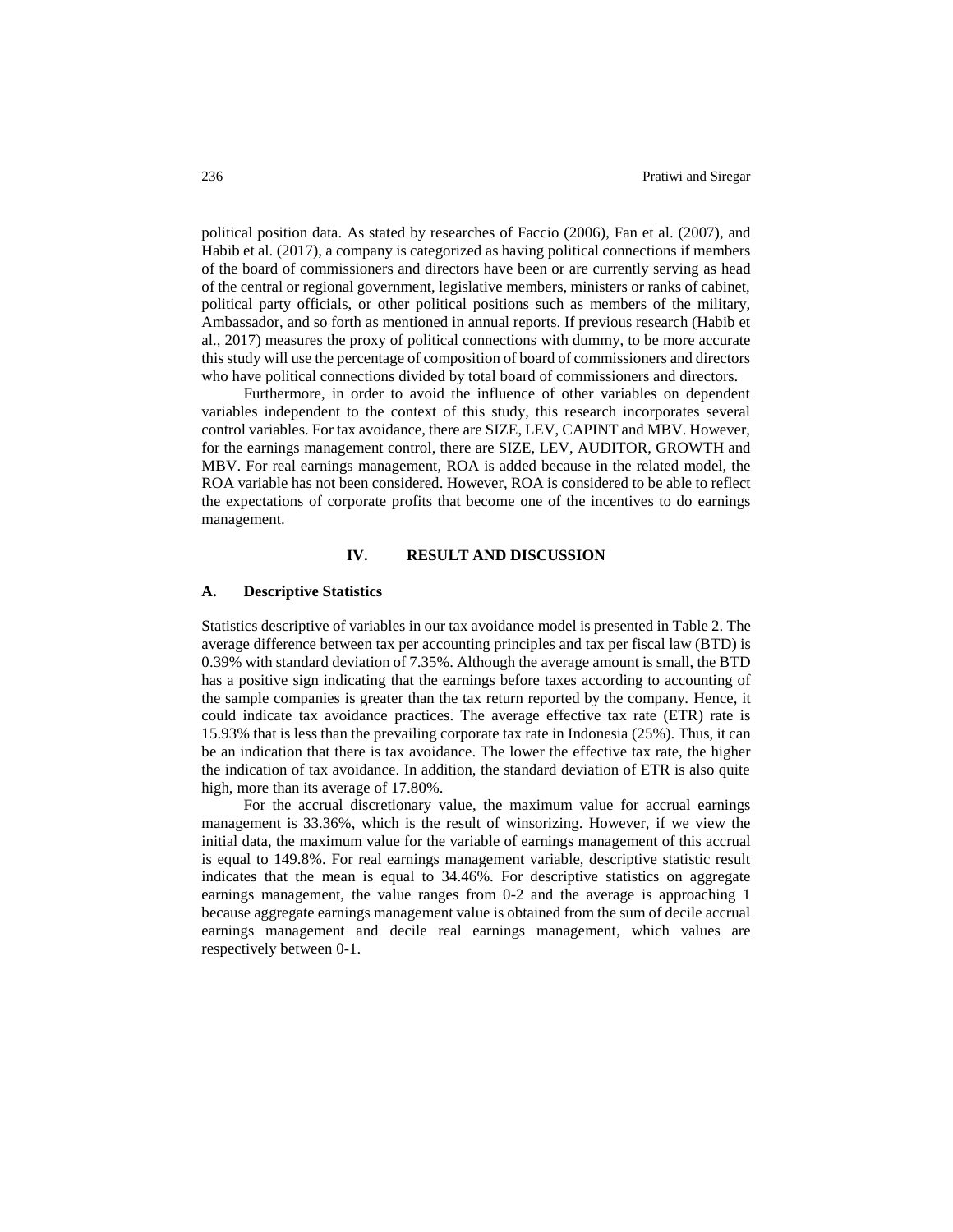| <u> D'estiput e sundstand foi une unit de signifie fillogei</u> |     |          |           |                |            |
|-----------------------------------------------------------------|-----|----------|-----------|----------------|------------|
| Variable                                                        | N   | Mean     | Std. Dev. | Min.           | Max.       |
| <b>BTD</b>                                                      | 851 | 0.0039   | 0.0735    | $-0.7772$      | 0.5778     |
| <b>ETR</b>                                                      | 851 | 0.1593   | 0.1780    | $\overline{0}$ | 0.9727     |
| <b>CSR</b>                                                      | 851 | 0.3087   | 0.1227    | 0.0940         | 0.9396     |
| <b>CPC</b>                                                      | 851 | 0.0333   | 0.0540    | $\overline{0}$ | 0.4337     |
| <b>SIZE</b>                                                     | 851 | 9.419.26 | 21.950.48 | 39.84          | 261,855.00 |
| <b>LEV</b>                                                      | 851 | 0.2529   | 0.1730    | 0.0002         | 0.8105     |
| <b>CAPINT</b>                                                   | 851 | 0.3809   | 0.2493    | 0.00005        | 0.9446     |
| <b>MBV</b>                                                      | 851 | 2.1985   | 2.4185    | 0.0921         | 11.5690    |

**Table 2** Descriptive statistics for the tax avoidance model

**Description: BTD** = the difference betweeen pre-tax profit per accounting and per fiscal divided by total assets ETR = ratio of current tax expense to profit before tax per bookkeeping; **CSR** = CSR disclosure level based on GRI G4 framework; **CPC** = percentage of commissioners and directors who have political connections; **SIZE** = company size measured by total assets (in millions of rupiah); **LEV** = ratio of debt to total assets of the company; **CAPINT** = ratio of fixed assets to total assets of the company; **MBV** = the ratio of market value to the book value of the company's equity.

| Variable       | N   | Mean     | Std. Dev. | Min.           | Max.    |
|----------------|-----|----------|-----------|----------------|---------|
| <b>ABSAEM</b>  | 936 | 0.0632   | 0.0630    | 0.00007        | 0.3336  |
| <b>ABSREM</b>  | 936 | 0.3446   | 0.3417    | 0.00003        | 1.6564  |
| <b>EM ALL</b>  | 936 | 0.9999   | 0.4396    | 0.0449         | 1.9850  |
| <b>CSR</b>     | 936 | 0.3122   | 0.1229    | 0.0940         | 0.9396  |
| <b>CPC</b>     | 936 | 0.0993   | 0.1325    | $\overline{0}$ | 0.7143  |
| <b>SIZE</b>    | 936 | 9.849.63 | 21,511.18 | 28.065         | 261,855 |
| <b>LEV</b>     | 936 | 0.2691   | 0.1788    | 0.0002         | 0.8105  |
| <b>MBV</b>     | 936 | 2.2238   | 2.5911    | 0.0039         | 12.0334 |
| <b>AUDITOR</b> | 936 | 0.3985   | 0.4899    | $\Omega$       |         |
| <b>GROWTH</b>  | 936 | 0.0606   | 0.2900    | $-0.9593$      | 1.5384  |
| <b>ROA</b>     | 936 | 0.0309   | 0.0840    | $-0.4330$      | 0.5930  |

**Table 3** Descriptive statistics for the earnings management model

**Description: ABSAEM** = absolute accrual earnings management; **ABSREM** = value of residual earnings management that is made an absolute number; **EM\_ALL** = sum of reverse AEM and REM deciles; **CSR** = CSR disclosure level based on GRI G4 framework; **CPC** = percentage of commissioners and directors who have political connections;  $\textbf{SIZE} = \text{company size assessed by total assets (in millions of rapid); } \textbf{LEV} = \text{Cov}(1)$ ratio of debt to total assets of the company;  $MBV =$  ratio of market value to book value of equity of the company; **AUDITOR** = auditor quality: 1 if affiliated with Big 4, 0 if otherwise; **GROWTH** = growth rate assessed by percentage change in sales; **ROA** = the rate of return on assets: the ratio of net income to the total assets of the company.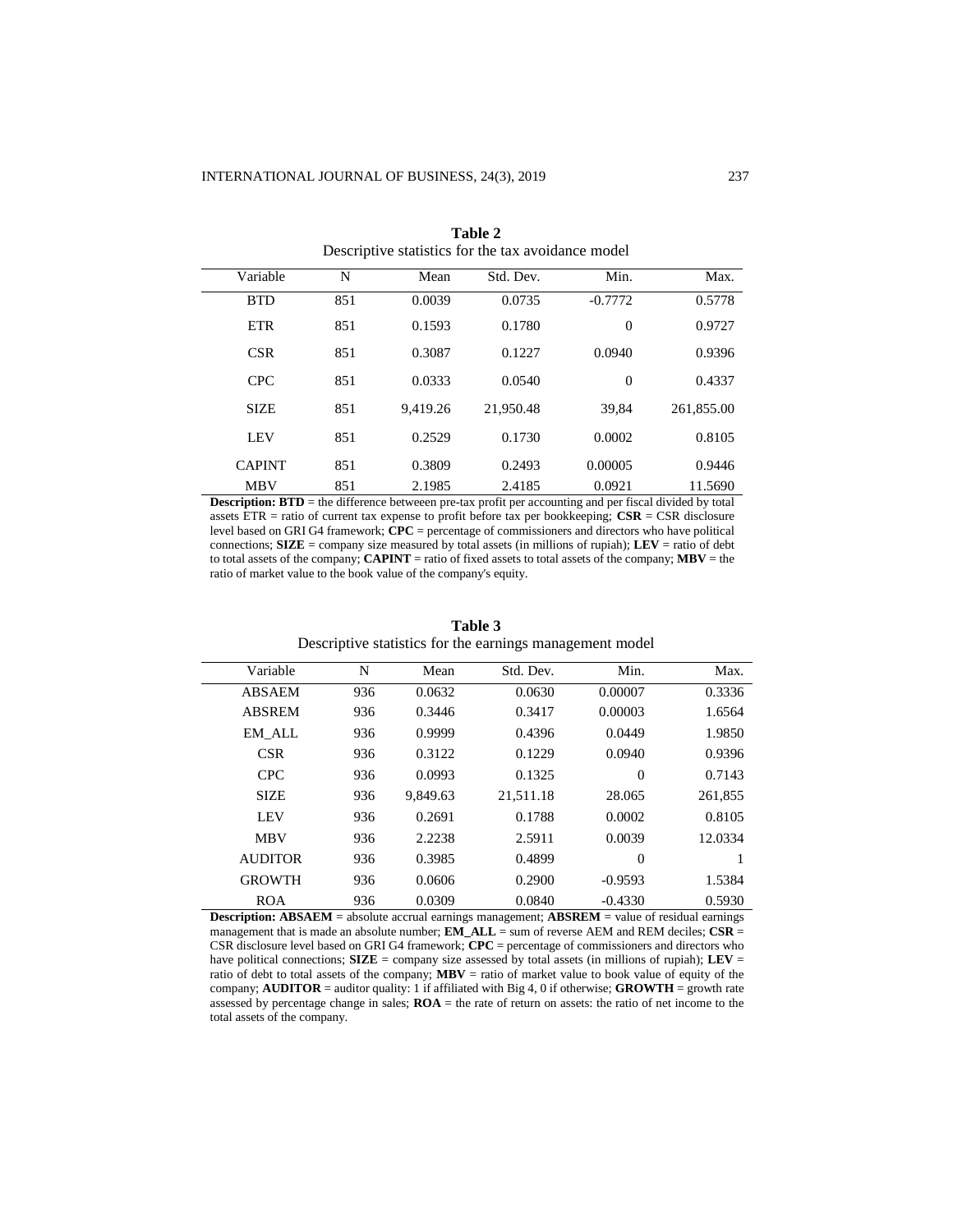The average CSR item disclosure is still low (at 31%). This does not agree with PwC survey results (2016) showing more than half of companies use GRI references. The trade, services and investment industries have the highest rate of disclosure according to GRI G4 framework of 39.75%, while other industries has the lowest disclosure rate of 19.28%. For political connections, the average of political connections is quite small, only about 3.33% (tax avoidance model) and 9.93% (earnings management model). For comparison of political connections between state-owned enterprises (SOEs) and non-SOEs, the SOEs are still far beyond non-SOEs of 14.52% versus 2.84% for tax avoidance model and 32.48% versus 8.8% for earnings management model. In addition, about 25% of the political positions in this study come from the military.

### **B. CSR, Tax Avoidance, and Political Connections**

Based on the results of hypothesis testing 1a (H1a) as shown in Table 4, CSR affects tax avoidance practices, but the effect of CSR on the practice of tax avoidance is positive so that **H1a is not accepted**. This result is inconsistent with ethical questions suggesting that CSR-focused firms will minimize opportunistic measures such as tax avoidance because they are inconsistent to ethics and norms prevailing in society. The use of the CSR disclosure proxy level further demonstrates the company's efforts to preserve its legitimacy from the risks arising from tax avoidance practices, indicating that the motivation for CSR disclosure is a strategic motivation, to cover unethical acts such as tax avoidance.

**Table 4** Regression results on the effect of CSR on tax avoidance and the moderating role of political connections

| Variable             | Prediction | TAXAVOID (BTD) |               |  |
|----------------------|------------|----------------|---------------|--|
|                      |            | Regression 1a  | Regression 1b |  |
| Intercept            |            | $-0.1746***$   | $-0.1758***$  |  |
| <b>CSR</b>           | $-H1a)$    | $0.0464*$      | $0.0453*$     |  |
| <b>CPC</b>           | $+(H3a)$   | $-0.0859$      | $-0.0996$     |  |
| CSR <sup>*</sup> CPC | $-H3b)$    |                | 0.0824        |  |
| <b>SIZE</b>          | $^{+}$     | $0.0061***$    | $0.0062***$   |  |
| <b>LEV</b>           | $^{+}$     | $-0.0599***$   | $-0.0603***$  |  |
| <b>CAPINT</b>        | $^{+}$     | 0.0075         | 0.0076        |  |
| <b>MBV</b>           |            | 0.0009         | 0.0009        |  |
| N                    |            | 851            |               |  |
| Prob. F-Statistics   |            | $0.0032***$    | $0.0062***$   |  |

**Description: BTD** = the difference between accounting profit and taxable income divided by total assets; **CSR** = CSR disclosure level based on GRI G4 framework; **CPC** = percentage of members of the board of commissioners and directors who have political connections; **SIZE** = firm size measured by total assets; **LEV** = ratio of debt to total assets of the company; **CAPINT** = ratio of fixed assets to total assets of the company; **MBV** = the ratio of market value to the book value of the company's equity. Significance Level:  $p<0.10$ ; \*\*p<0.05; \*\*\*p<0.01

The results of hypothesis testing 3a (H3a) and 3b (H3b) can be seen in the Table 4, regression columns 1a and 1b, consistently showing that the political connections has no effect on the practice of tax avoidance either directly or as moderation in weakening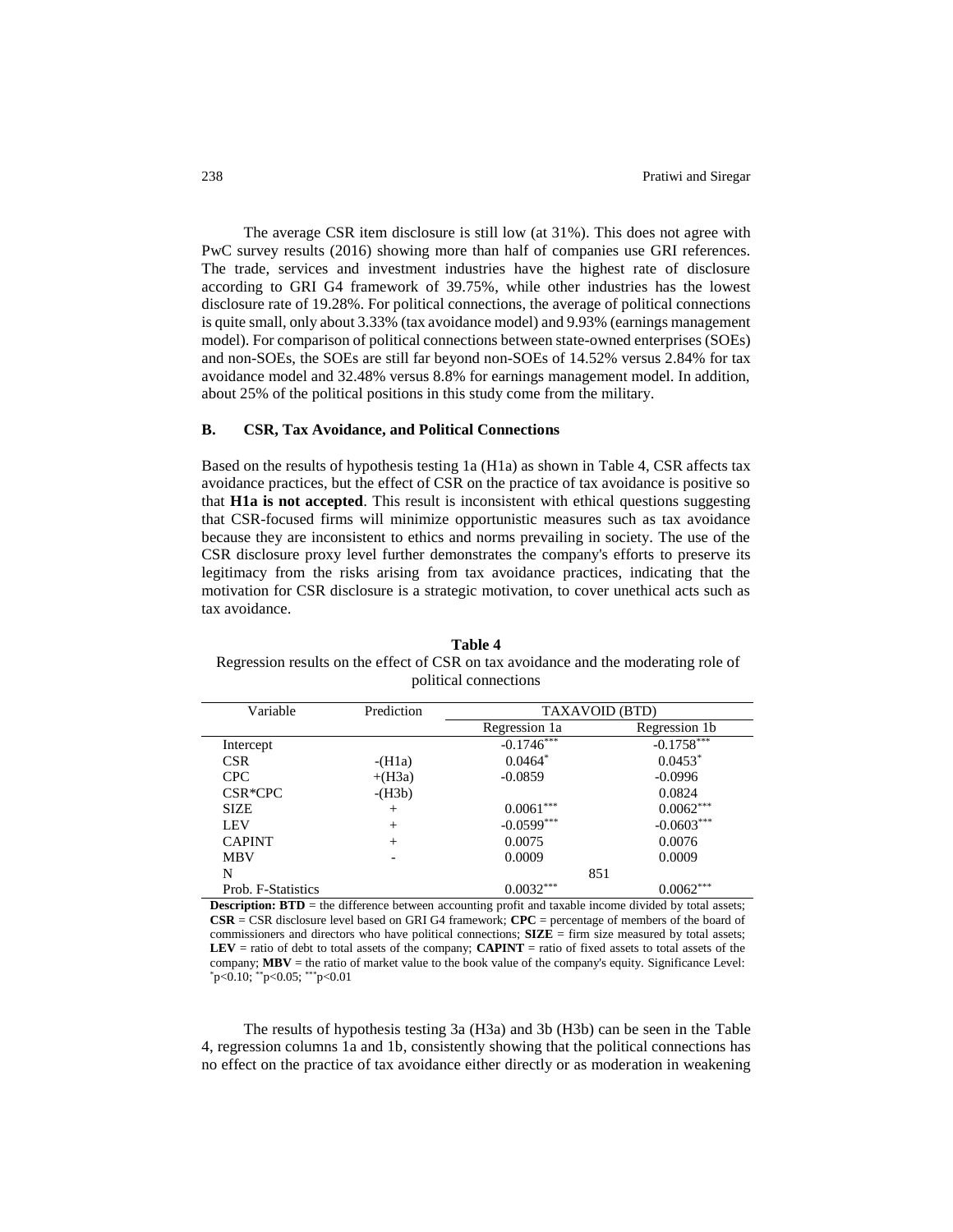the negative impact of CSR on tax avoidance practices. Therefore, **H3a and H3b are also not supported**. Unsuccessful H3a and H3b is probably due to the measurement of political connections coming from the board connections. However, it may be the influence of political connections derived from other parties such as owners of company shares, other key management, through proximity to political officials, and the existence of corporate cooperation with the party politics in campaign or other funding, but this is difficult to measure because of the lack of related data disclosure in Indonesia.

For control variables, only SIZE or LEV respectively has a positive and negative effect on tax avoidance practices. The bigger the size of the company, the greater the incentive to do tax avoidance because big companies have greater economic political power (Siegfried, 1972). In addition, large companies have big tax burdens, so increasing management incentives for tax avoidance practices. For the LEV variable, it is in line with Richardson and Lanis (2007). With the selection of financing method through debt, the gap and the company's effort to avoid tax becomes smaller because the interest expense on the company's debt can reduce taxable income.

For other control variables, namely CAPINT and MBV, they are not proven to affect CSR corporate disclosure. The probable cause of CAPINT variable ineffectiveness of tax avoidance practice is the average fixed asset ownership ratio of the total company, only about 38.09%. Thus, the company has a limit to reduce or to postpone the tax payment through the depreciation expense of fixed asset owned company. However, the MBV variable indicates that the growing company is not too focused to reduce or to delay the payment of taxes (Lanis and Richardson, 2012).

## **C. CSR, Accrual Earnings Management, and Political Connections**

The testing result of CSR influence to accrual earnings management can be seen in Table 5, regression column 2a, proving that CSR proxied with level of CSR disclosure does not influence the accrual earnings management practice. Therefore, **H2a is not supported**. The results of this study are in line with the institutional hypothesis that the lack of concern for CSR is more likely caused by institutional factors such as corporate culture, which are not related to factors that encourage accrual earnings management practices. In addition, the unavoidable effect of CSR on accrual earnings management practices is caused by the weakness of the accrual earnings management model that may not accurately separate the discretionary and non-discretionary accruals (Sebayang and Siregar, 2014).

Furthermore, the results of hypothesis testing 4a (H4a) and 4b (H4b) can be seen in Table 5, regression columns 2a and 2b, that are consistent with H3a and H3b test results. This shows that political connections has no significant effect on accrual earnings management practices and does not play a role in moderating the influence of CSR to accrual earnings management practices. Therefore, **H4a and H4b are also not supported**. The reason of this is the weakness of measuring political connections that only consider the connection of the board (board connections). The influence of political connections may also come from company shareholders or other key management members, the closeness of somebody who are not among the key management people of the company to political bureaucrats, and the cooperation of companies with political parties through campaign funding or the like that are difficult to measure because there are no open data on this matter.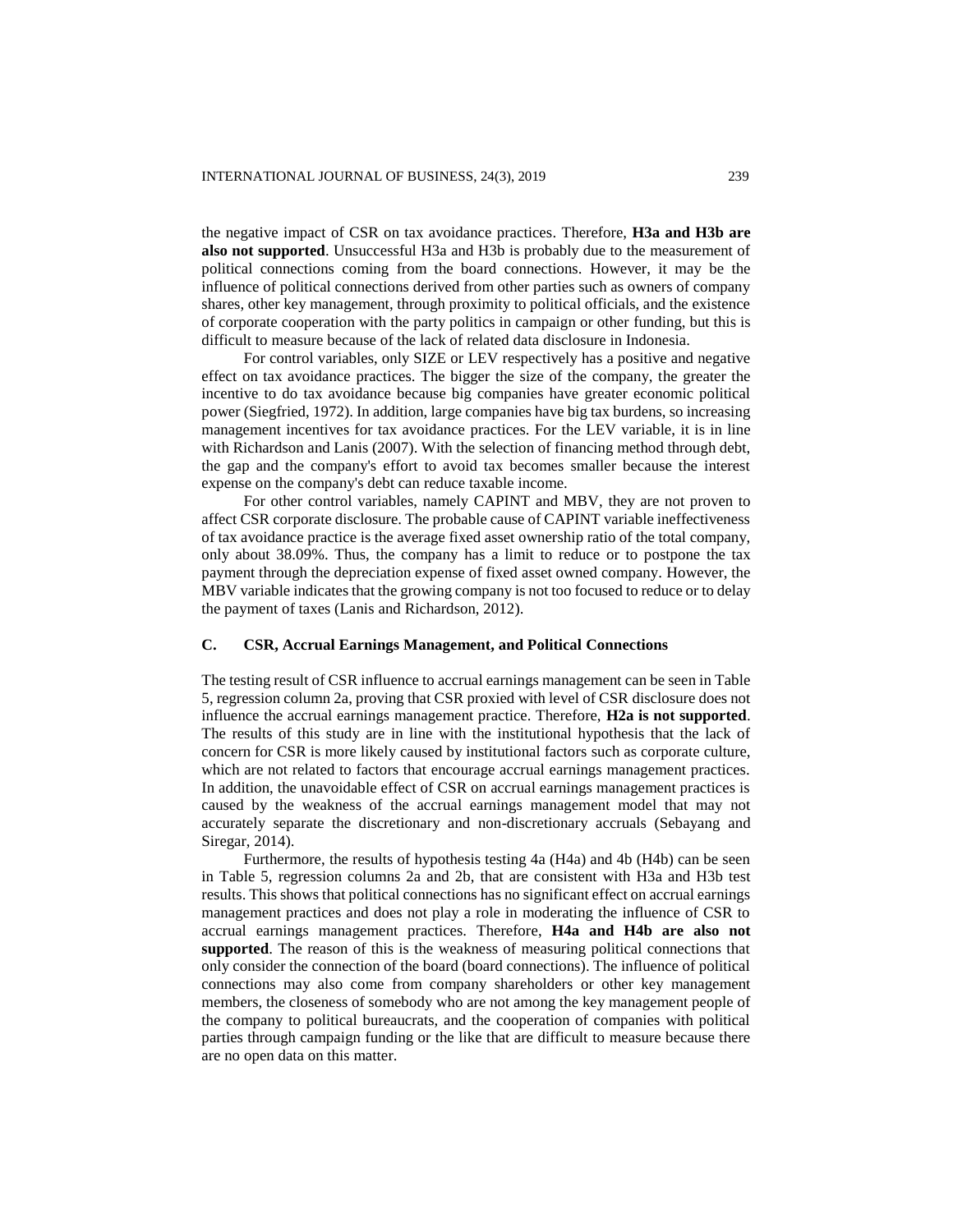| anı |  |
|-----|--|
|-----|--|

Regression results on the effect of CSR on accrual earnings management practices and the moderating role of political connections

| Variable             | Prediction               | <b>ABSAEM</b> |               |
|----------------------|--------------------------|---------------|---------------|
|                      |                          | Regression 2a | Regression 2b |
| Intercept            |                          | $0.1487***$   | $0.1483***$   |
| <b>CSR</b>           | $-H2a)$                  | $-0.0143$     | $-0.0157$     |
| <b>CPC</b>           | $+(H4a)$                 | 0.0176        | 0.0147        |
| CSR <sup>*</sup> CPC | $+(H4b)$                 |               | 0.0782        |
| <b>SIZE</b>          | $^{+}$                   | $-0.0033**$   | $-0.0033**$   |
| <b>LEV</b>           | $^{+}$                   | $0.0364***$   | $0.0358***$   |
| <b>MBV</b>           | $^{+}$                   | 0.0011        | 0.0011        |
| <b>AUDITOR</b>       | $\overline{\phantom{0}}$ | 0.0014        | 0.0014        |
| <b>GROWTH</b>        | $^{+}$                   | $0.0118**$    | $0.0119**$    |
| N                    |                          |               | 936           |
| Prob. F-Statistics   |                          | $0.0429**$    | $0.0628*$     |

**Description: ABSAEM = absolute accrual earnings management; <b>CSR** = CSR disclosure level based on GRI G4 framework; **CPC** = percentage of commissioners and directors who have political connections; **SIZE** = company size measured by total assets (in millions of rupiah); **LEV** = ratio of debt to total assets of the company;  $MBV$  = ratio of market value to book value of equity of the company; **AUDITOR** = auditor quality: 1 if affiliated with Big 4, 0 if otherwise; **GROWTH** = growth rate measured by the percentage change in sales. Significance level: \*p<0.10; \*\*p<0.05; \*\*\*p<0.01

As control variables and the proxy for information asymmetry, the MBV is not proven to have an effect on the accrual earnings management practices. This may be caused by a weakness in the measurement of accrual earnings management that is not certainly able to properly separate discretionary and non-discretionary accruals. AUDITOR is also not proven to have an effect on accrual earnings management practice. It strengthens the result of Nindita and Siregar (2012) study saying that audit quality measured by Big4 and non Big 4 Big KAP proxy does not differ significantly.

As control variables that proved significant, the first SIZE variable had a negative effect on the accrual earnings management practices. This is consistent with the results of the research of Zhao et al. (2012) providing empirical evidence that company size negatively affects the practice of accrual earnings management due to stricter supervision of investors and creditors. As a result, profit manipulation through discretionary accruals becomes limited. Furthermore, the result of testing on the effect of LEV on accrual earnings management practices is positive that is the higher the debt level of the company, the higher the incentive to perform the accrual earnings management practice. Consistent with Brammer and Millington (2005), one of the company's incentives in conducting management practices the accrual of profit is to keep the value of profit and the management does not violate the debt contract to the creditors. Finally, the control variable that proved to have a significant positive effect was GROWTH, which is the proxy for corporate growth. Consistent with Skinner and Sloan (2002), the growing company has an incentive to perform accrual earnings management because price changes as a form of positive or negative earnings announcement reactions are smaller than those of firms with low growth rates.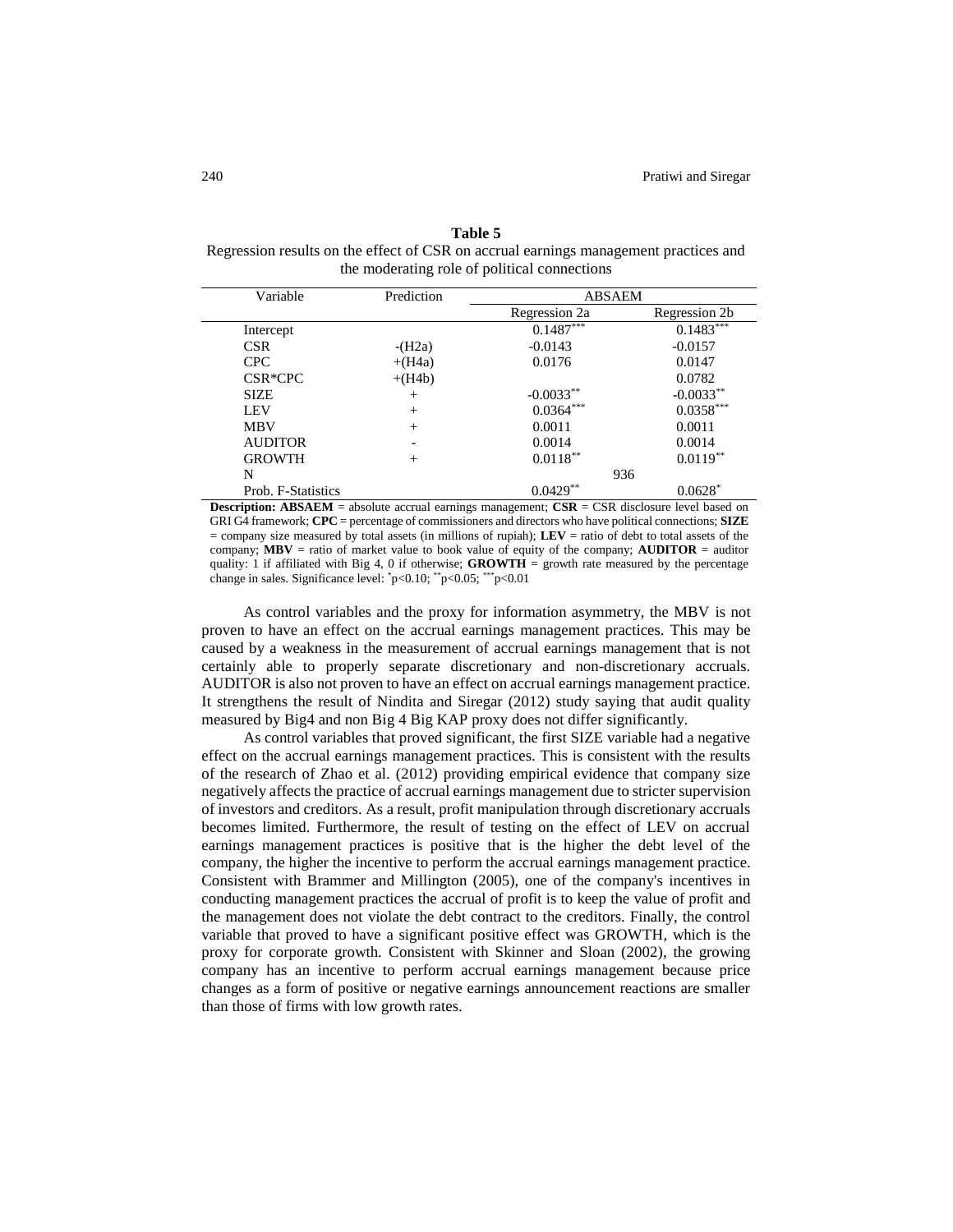# **D. CSR, Real Earnings Management, and Political Connections**

From Table 6, the level of CSR disclosure has a significant positive effect on the practice of real earnings management meaning that **hypothesis 2b (H2b) is not supported**. The results of this study are in line with the theory of legitimacy explaining that in order to maintain the risk of legitimacy and reputation caused by opportunistic actions (such as real earnings management), the company will make a wider disclosure of CSR to disguise its opportunistic actions. Therefore, consistent with the results of CSR research on tax avoidance, the results of this study further reinforce the indication that CSR conducted by companies in Indonesia is driven more by strategic motivation, rather than normative. CSR becomes a risk management tool to shield the opportunistic actions undertaken to maintain the legitimacy and the company's reputation.

| Table 6                                                                        |  |  |  |
|--------------------------------------------------------------------------------|--|--|--|
| Regression results on the effect of CSR on real earnings management as and the |  |  |  |
| moderating role of political connections                                       |  |  |  |

| Variables          | Prediction | <b>ABSREM</b> |               |
|--------------------|------------|---------------|---------------|
|                    |            | Regression 3a | Regression 3b |
| Intercept          |            | $1.3302***$   | $1.3378***$   |
| <b>CSR</b>         | $-H2b)$    | $0.2811***$   | $0.3169**$    |
| <b>CPC</b>         | $+(H4c)$   | $-0.0334$     | $-0.0077$     |
| CSR*CPC            | $+(H4d)$   |               | $-0.8454*$    |
| <b>SIZE</b>        | $^{+}$     | $-0.0381***$  | $-0.0388***$  |
| <b>LEV</b>         | $^{+}$     | $-0.0669$     | $-0.0580$     |
| <b>MBV</b>         | $^{+}$     | $0.0084**$    | $0.0080**$    |
| <b>AUDITOR</b>     |            | 0.0445        | 0.0447        |
| <b>GROWTH</b>      | $^{+}$     | $-0.0178$     | $-0.0181$     |
| <b>ROA</b>         | $^{+}$     | $0.2822**$    | $0.2893**$    |
| N                  |            | 936           |               |
| Prob. F-Statistics |            | $0.0005***$   | $0.0005***$   |

**Description: ABSREM** = absolute earnings management; **CSR** = CSR disclosure level based on GRI G4 framework;  $\text{CPC}$  = percentage of commissioners and directors who have political connections;  $\text{SIZE}$  = total assets (in millions of rupiah);  $\bf{LEV}$  = ratio of debt to total assets of the company;  $\bf{MBV}$  = ratio of market value to book value of equity of the company; **AUDITOR** = auditor quality: 1 if affiliated with Big 4, or 0 if otherwise; **GROWTH** = the percentage change in sales; **ROA** = the ratio of net income to the total assets of the company. Significance level:  $\degree$ p<0.10;  $\degree$  \* $\degree$ p<0.05; \* $\degree$  p<0.01

Furthermore, the test results of the influence of political connections on real earnings management practices can be seen in the Table 6, columns of regressions 3a and 3b, consistently showing that political connections have no significant effect on real earnings management practices. Therefore, **H4c is not supported**. This result may be due to institutional factors that make political connections and earnings management unconnected. Another possibility is that the influence of political connections may not only arise from board connections, but also start from shareholders, other key management, and proximity to political officials or corporate support to a particular political party, and the majority of political connections derived from the military which has no real power since the end of President Soeharto's term (Meitzner, 2006).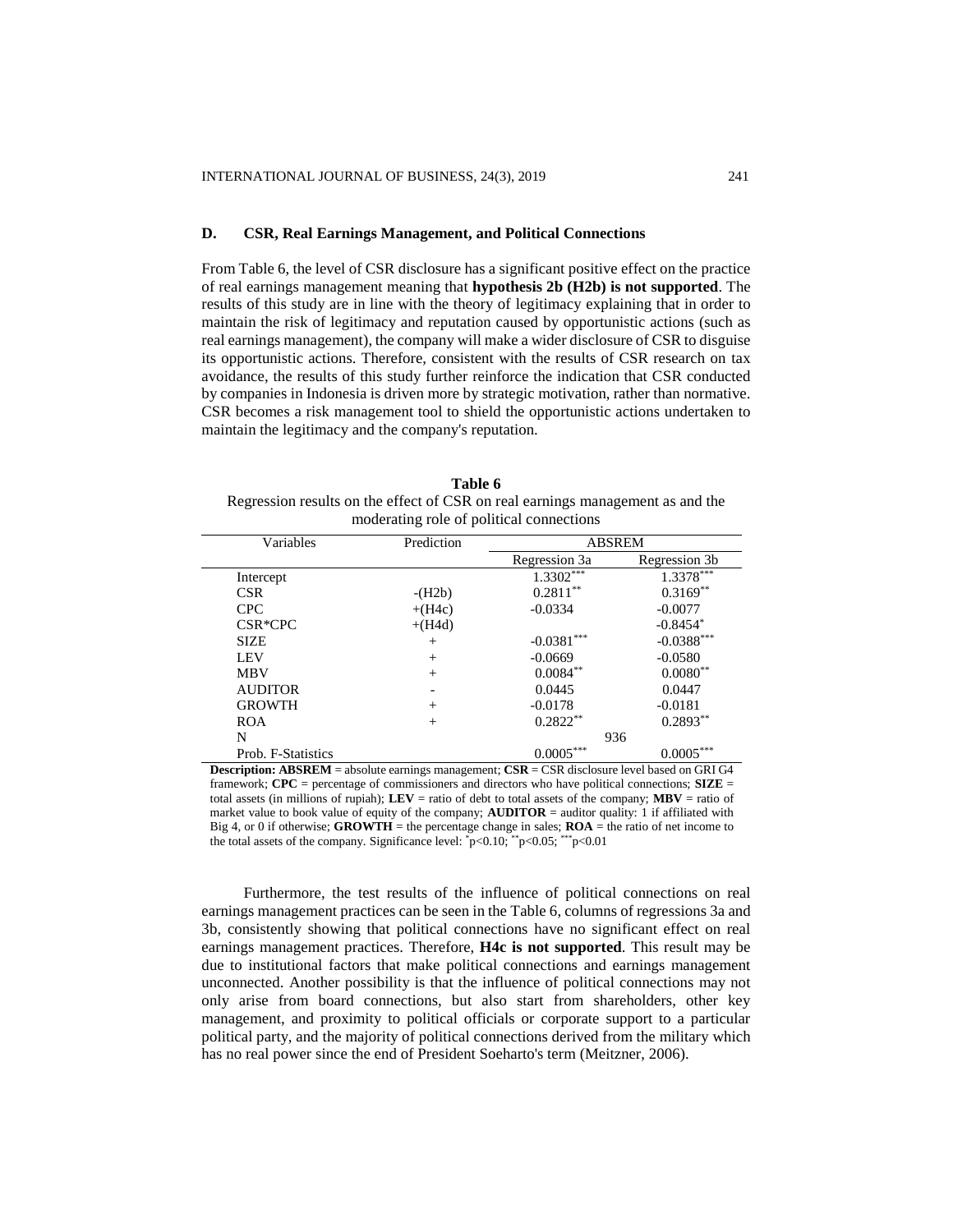The role of moderation of political connections in weakening the negative influence of CSR on real earnings management practice can be seen in Table 6, regression column 3b. The result of hypothesis 4d (H4d) test shows that political connections have a role in moderating the influence of CSR on real earnings management. This is weakening the positive influence of CSR on real earnings management practices so that **H4d is also not supported**. The results of this study are in line with study of Harymawan and Nowland (2016) saying that the influence of political connections in Indonesia has been changing as changes and improvements in government systems become more effective which makes firms with more political connections become more professional. As a result, corporate incentives to make CSR disclosure as a means to mask opportunistic acts decreases.

For control variables, SIZE variables have confirmed to negatively affect real earnings management, possibly due to greater oversight from stakeholders making the opportunity to practice real earnings management to be limited. While the positive effect of MBV on real earnings management is in line with Richardson (2000) stating that the higher the information asymmetry, the higher the management opportunities to practice real earnings management. For ROA, the higher the number, the higher the expectations to the company. As a result of this, the incentive to perform real earnings management is increasing (Dechow et al., 1995).

Other control variables such as LEV, AUDITOR, and GROWTH are not proven to have significant effect on real earnings management practices. For LEV and AUDITOR variables, it may be due to the nature of real earnings management that is difficult to detect so that there is no prove that they have a significant effect. For GROWTH variable, it is likely due to the small reactions of earnings announcement for the developing company so it is not necessary to do real earnings management to obtain certain profit.

## **E. CSR, Aggregate Earnings management, and Political Connections**

The hypothesis 2c (H2c) is the test of CSR influence to aggregate earnings management. The result is consistent with the result of H2b test that CSR have positive effect to aggregate earnings management practice so that **H2c is also not supported**. These results further confirm that the motivation of sample companies in doing CSR disclosure in accordance with GRI G4 shows more to strategic motivation to cover the opportunistic actions. As a result, the level of CSR disclosure has a significant positive effect on tax avoidance practices or real and aggregate earnings management. In addition, the results of this study confirmes that the ethics of the company can not only be assessed from the level of CSR disclosure, but further assessment related to the indication of unethical practices such as tax avoidance and earnings management is needed. In addition, the high importance of legitimacy triggers the company to cover opportunistic actions by making disclosure of wider CSR.

Furthermore, the results of hypothesis 4e (H4e) and 4f (H4f) testing as seen in Table 7, regression columns 4a and 4b, consistently indicate that political connections have no significant effect on aggregate earnings management practices or moderate the effect of CSR on aggregate earnings management practices. Therefore, **H4e and H4f are not supported**. The independence of this political connections is caused not only by the measurement of political connections, but also by the measurement of aggregate earnings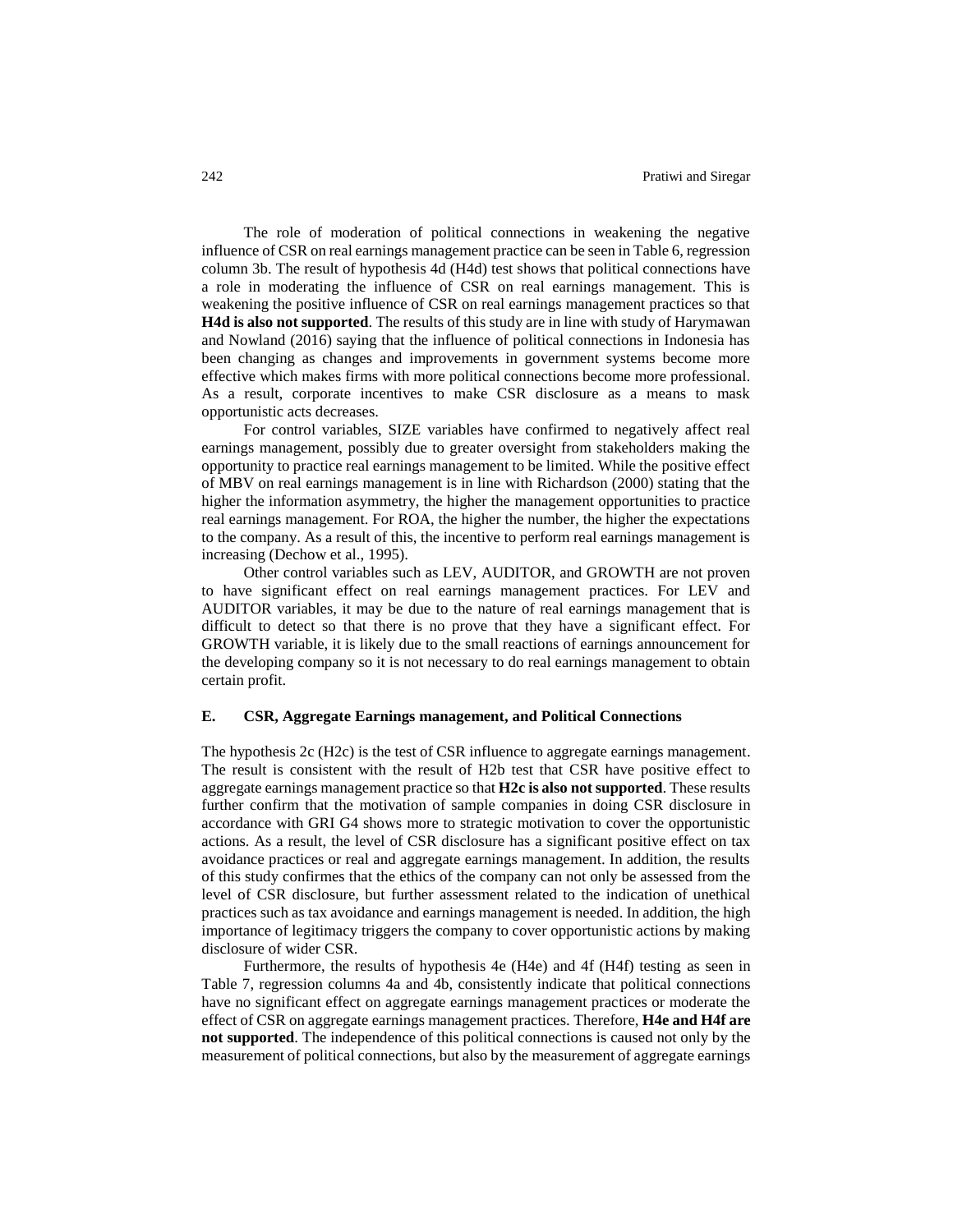management through using the decile of the residual value of accrual earnings management and the real earnings management (absolute number). This biases the determination of aggregate earnings management. For example, on the one hand the value of residual accrual earnings management are positive, but on the other hand the value of residual real earnings management is negative. Therefore, if combined, the aggregate earnings management of this company is small because the direction is conflicting. However, because this study does not see the direction of earnings management from the beginning, this phenomenon cannot be captured by the aggregate earnings management measurement method.

#### **Table 7**

Regression result on the effect of CSR on aggregate earnings management and the moderating role of political connections

| Variable            | Prediction | EMALL         |                         |
|---------------------|------------|---------------|-------------------------|
|                     |            | Regression 4a | Regression 4b           |
| Intercept           |            | $1.9735***$   | $1.9766***$             |
| <b>CSR</b>          | $-(H2c)$   | $0.2859**$    | $0.3020**$              |
| <b>CPC</b>          | $+(H4e)$   | 0.0532        | 0.0782                  |
| CSR*CPC             | $+(H4f)$   |               | $-0.7009$               |
| <b>SIZE</b>         | $^{+}$     | $-0.0392***$  | $-0.0395***$            |
| <b>LEV</b>          | $^{+}$     | 0.0428        | 0.0490                  |
| <b>MBV</b>          | $^{+}$     | $0.0148**$    | $0.0144**$              |
| <b>AUDITOR</b>      |            | 0.0268        | 0.0270                  |
| <b>GROWTH</b>       | $^{+}$     | $0.0834**$    | $0.0834**$              |
| N                   |            |               | 936                     |
| Prob. F- Statistics |            | ***<br>0.0054 | $0.0080^{\ast\ast\ast}$ |

**Description: EM\_ALL** = sum of AEM and REM deciles; **CSR** = CSR disclosure level based on GRI G4 framework; **CPC** = percentage of commissioners and directors who have political connections; **SIZE** = total assets (in millions of rupiah); **LEV** = ratio of debt to total assets of the company; **MBV** = ratio of market value to book value of equity of the company; **AUDITOR** = auditor quality: 1 if affiliated with Big 4, or 0 if otherwise; **GROWTH** = the percentage change in sales. Significance level:  ${}^{*}p<0.10$ ;  ${}^{*}p<0.05$ ;  ${}^{**}p<0.01$ 

For SIZE variables, the test results prove that firm size negatively affects aggregate earnings management practices. This is consistent with the results of Zhou and Elder (2002) saying that a stricter supervision of investors and financial analysts creates the detected risk becomes so high that companies are reluctant to engage in earnings management practices. The positive influence of the MBV variable indicates the higher the information asymmetry, the higher the management opportunity to perform earnings management practices (Richardson, 2000). The positive effect of GROWTH on aggregate earnings management practices shows that the emerging companies are in the spotlight of many parties that generates pressures to perform earnings management.

For other variables, LEV and AUDITOR do not have significant effect on aggregate earnings management practices. For LEV variables, this variable has a significant effect on the accrual earnings management but does not affect real earnings management. Therefore, there is a possibility of LEV only affects earnings management practices that is potential to be noticeable. The controlling role of the creditor can be more effective on accrual earnings management practices compared to real earnings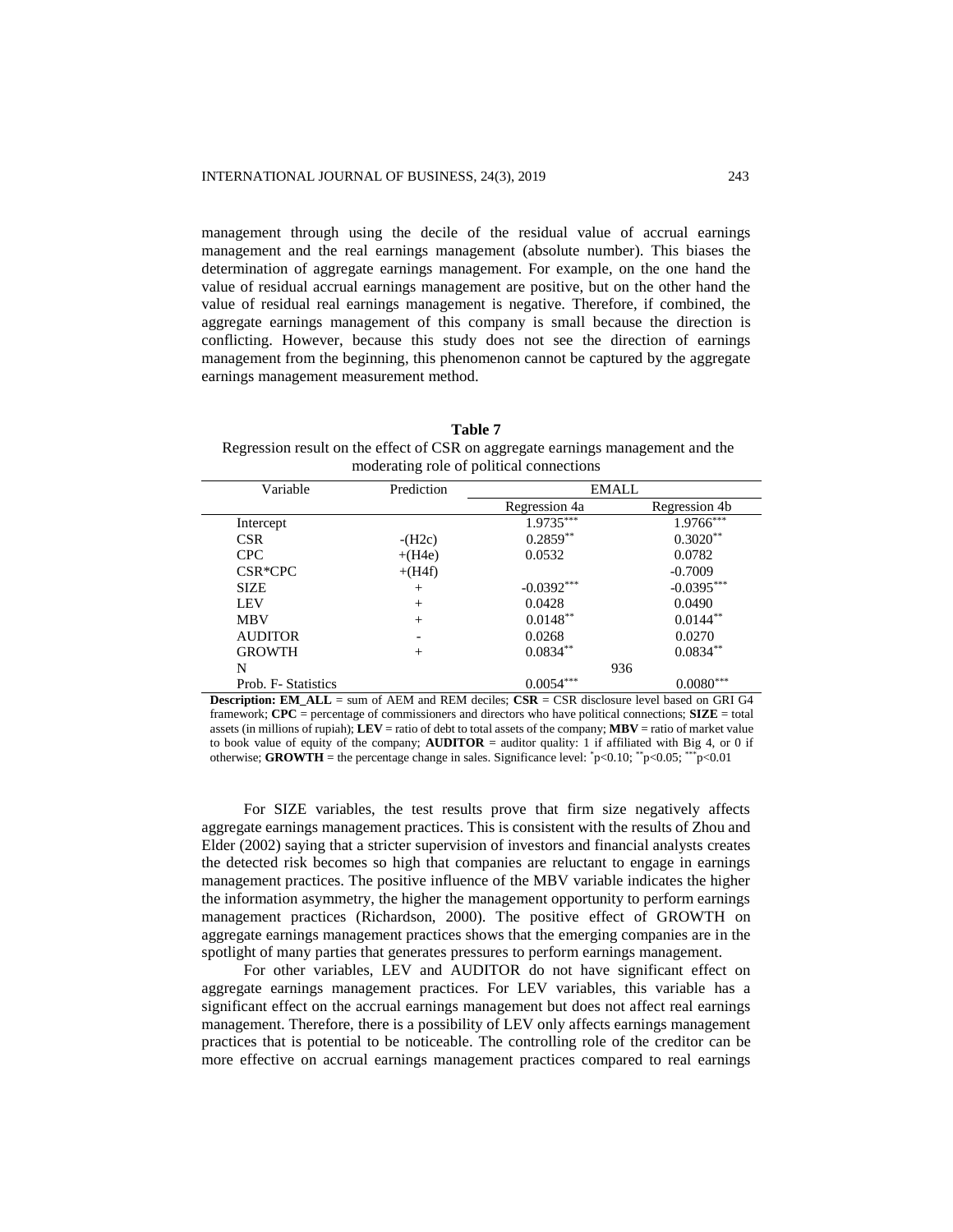management or aggregate earnings management. The AUDITOR variable has no effect on all earnings management models and it is in line with previous research such as Nindita and Siregar (2012) saying that the quality of Big 4 and Non Big 4 auditors do not differ significantly.

## **F. Sensitivity Test**

The results of the first sensitivity test using ETR as a tax avoidance proxy indicate that CSR has a significant positive effect on tax avoidance practices. This is consistent with tests conducted using BTD proxies, further indicating that the broader method of CSR disclosure is used as a means to disguise opportunistic measures such as tax avoidance. As a result, the legitimacy and reputation of the company can still be maintained. For political relation variables, the results are also consistent with the test using the BTD proxy, which confirm that political connections do not affect tax avoidance practices. The results of this study are in line with Francis et al. (2016) who find evidence that the political preferences of the board of commissioners and directors do not affect the effective tax rate because the ETR is more focused to certain tax management that does not involve the members of the board of commissioners and directors of the company. As a result, political connections have no effect on tax avoidance practices using ETR as a proxy.

The next sensitivity test is replacing the percentage of political connections with dummy as per the research of Faccio (2006) and Habib et al. (2017). Companies that have political connections rated 1 and rated 0 if they do not have relationships. Based on this sensitivity test, political connections are consistently not proven to moderate the negative influence of CSR on tax avoidance practices and earnings management. However, if political variables are seen as independent variables, political connections have a negative effect on tax avoidance practices, using both BTD and ETR as proxies. This result is consistent with the findings of Harymawan and Nowland (2016) and Mietzner (2006) arguing that the influence of political connections in Indonesia is following the change of governmental system and political conditions in Indonesia. As a result, firms with more political connections are more transparent and professional and the urge to act deceitfully diminishes.

For sensitivity test of earnings management model, political connections only acts as an independent variable that positively affects aggregate earnings management. However, for accrual earnings management and real earnings management, there is no prove that political connections is one of influencers either as an independent variable or as a moderating variable. The lack of consistency in the test results of the influence of political connections may be due to the weakness of measuring political connections merely based on board connections.

# **V. CONCLUSION**

CSR is proved to have a significant positive effect on tax avoidance, real earnings management, and aggregate earnings management practices. This indicates that the level of CSR disclosure made by public companies in Indonesia is more strategic to shield deceiving actions so that the reputation and legitimacy of the company is maintained. In addition, the reasons for sample companies cannot be socially responsible because there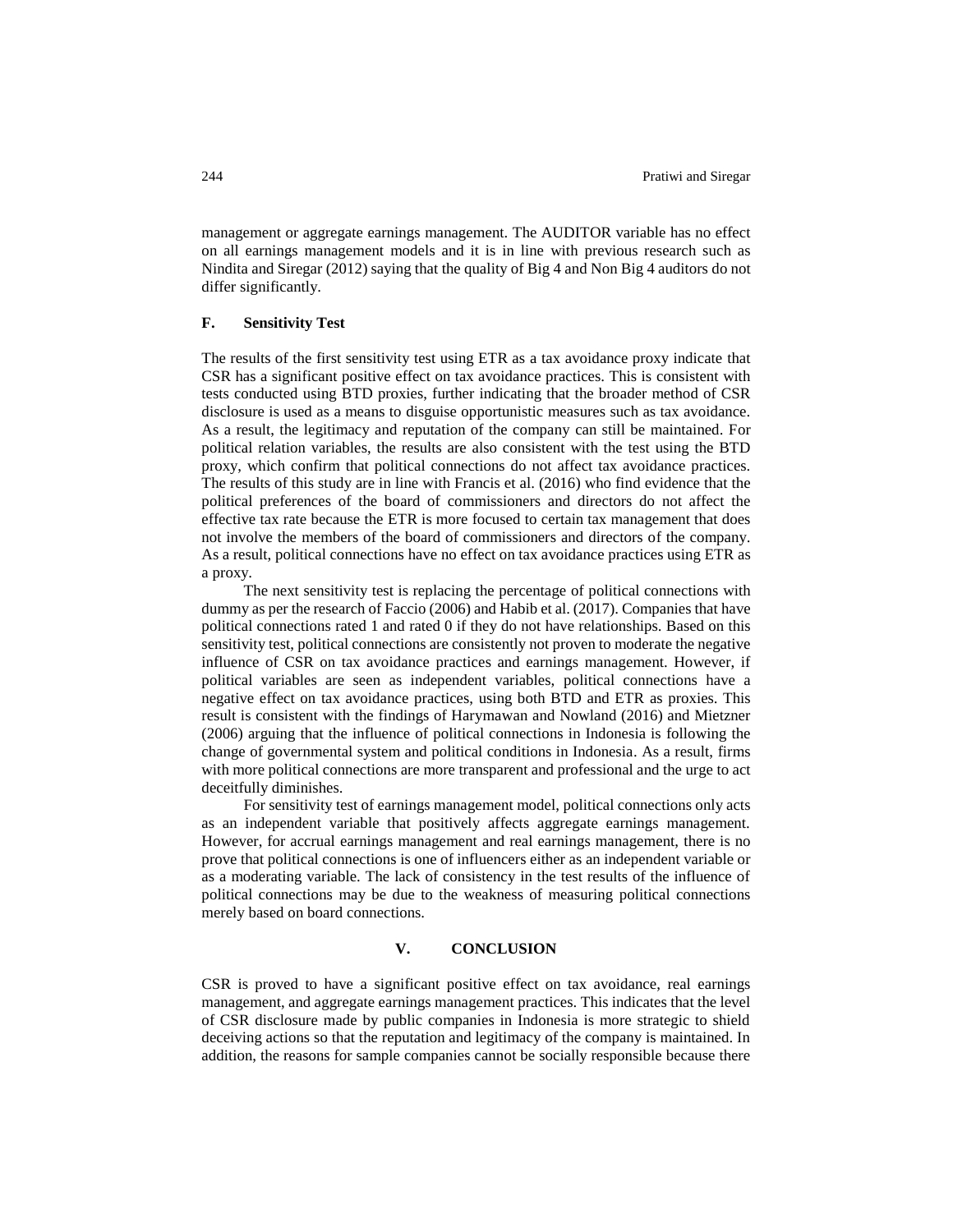are many trade offs in implementing CSR, specifically funds spent on CSR will reduce funds for meeting the needs of other stakeholders.

The role of political connections in moderating the influence of CSR on tax avoidance practices and earnings management is not proven. This result may be due to several things, such as the undetected political connections due to lack of transparency regarding the history or position of members of the board of commissioners and directors, more complex political connections, the relation is not only linked through board connections, and political connections are dominated by the military.

This study is expected to provide input to management. This means that efforts to mask opportunistic actions through extensive CSR disclosure can not last long because continuous scheming actions will be eventually exposed. In addition, this study would provide input to users of financial statements, especially investors that they do not to take for granted in assessing corporate ethics because high CSR disclosure is not necessarily free from tricky actions such as tax avoidance and earnings management. Finally, policy makers are expected to make rules that ensure that the disclosures' content made by the company is in line with the real world, not just a green wash statement for stakeholders.

This study is not subject several limitations. First, the use of CSR disclosure proxies is considered to be subjective and potentially does not reflect actual CSR performance. Therefore, further research should be using more objective proxies such as CSR performance data from independent appraisers or looking at company achievements in CSR. Second, the political connections in this study are limited to board connections only. The influence of political connections could come from shareholders, other key management, and closeness to political officials, or the cooperation between companies and certain political parties. Therefore, for further research, it is expected to conduct a more detailed analysis process to assess the political connections of the company. Third, the accrual earnings management measurement model used is not automatically able to separate the discretionary and non-discretionary accruals appropriately so that other types and other accrual earnings management measurements should be examined. Fourth, related to aggregate earnings management measurement, the related tool does not include the direction of earnings management so that the magnitude of aggregate earnings management is biased. Future research is expected to overcome the weaknesses of this aggregate earnings management.

### **REFERENCES**

- Amidu, M., T.O. Kwakye, S. Harvey, and S.M. Yorke, 2016, "Do Firms Manage Earnings and Avoid Tax for Corporate Social Responsibility?" *Journal of Accounting and Taxation,* 8, 11-27.
- Bozzolan, S., M. Fabrizi, C.A. Mallin, and G. Michelon, 2015, "Corporate Social Responsibility and Earnings Quality: International Evidence," *The International Journal of Accounting*, 50, 361-396.
- Braam, G., M. Nandy, U. Weitzel, and S. Lodh, 2015, "Accrual-Based and Real Earnings Management and Political Connections," *The International Journal of Accounting*, 1-31.
- Brammer, S., and A. Millington, 2005, "Corporate Reputation and Philanthropy: An Empirical Analysis," *Journal of Bussines Ethics*, 61, 29-44.
- Chaney, P.K., M. Faccio, and D. Parsley, 2011, "The Quality of Accounting Information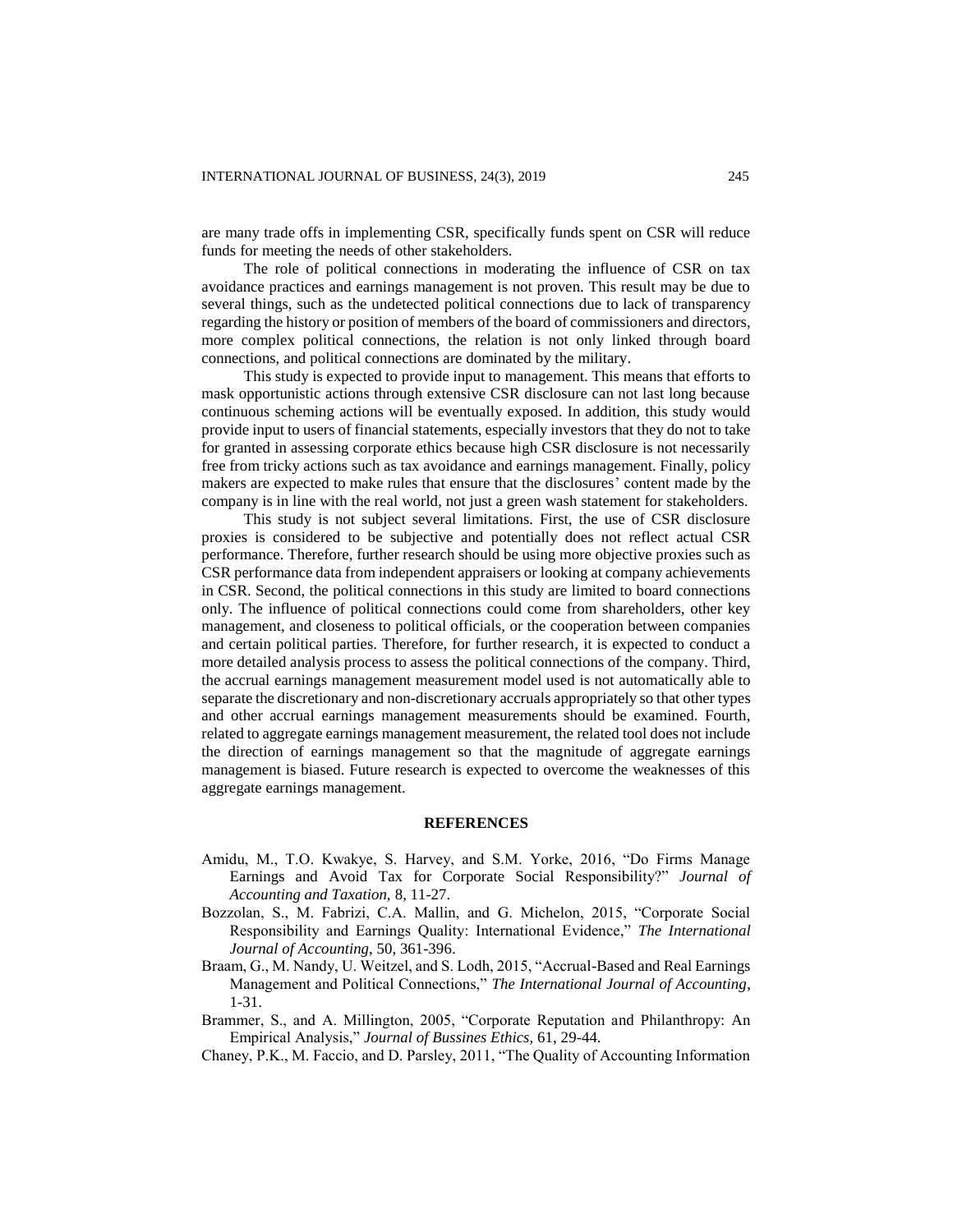in Politically Connected Firms," *Journal of Accounting and Economics*, 51(1), 58– 76.

- Chih, H.L., C.H. Shen, and F.C. Kang, 2008, "Corporate Social Responsibility, Investor Protection, and Earnings Management: Some International Evidence," *Journal of Business Ethics*, 79, 179–198.
- Christensen, J., and R. Murphy, 2004, "The Social Irresponsibility of Corporate Tax Avoidance: Taking CSR to the Bottom Line," *Development*, 47, 37–44.
- Cohen, D.A., A. Dey, and T.Z. Lys, 2008, "Real and Accrual-Based Earnings Management in the Pre- and Post Sarbanes–Oxley Periods," *The Accounting Review*, 83(3), 757–787.
- Dechow, P., R. Sloan, and A. Sweeney, 1995, "Detecting Earnings Management," *The Accounting Review*, 70(2), 193-225.
- Devinney, T.M., 2009, "Is the Socially Responsible Corporation a Myth? The Good, the Bad, and the Ugly of Corporate Social Responsibility," *Academy of Management Perspectives,* 23(2), 44-56.
- Ding, R., J. Li, and Z. Wu, 2018, "Government Affiliation, Real Earnings Management, and Firm Performance: The Case of Privately Held Firms," *Journal of Business Research*, 83, 138-150.
- Faccio, M., 2006, "Politically Connected Firms," *American Economic Review*, 96, 369– 86.
- Fan, J.P.H., T.J. Wong, and T. Zhang, 2007, "Politically-Connected CEOs, Corporate Governance and Post-IPO Performance of China's Newly Partially Privatized Firms," *Journal of Financial Economics*, 84, 330–357.
- Fauzi, H, 2009, *Redifining CSR concept in Indonesia*, The Jakarta Post, (http: www.thejakartapost.com, diunduh 29 November 2017).
- Fisman, R., 2001, "Estimating the Value of Political Connections," *American Economic Review*, 91, 95–102.
- Francis, J., I. Khurana, and R. Pereira, 2005, "Disclosure Incentives and Effect on Cost of Capital," *Around the World Account*, 80, 1125–1162.
- Francis, B., I. Hassan, S.X. Wu, and Qiang, 2016, "CEO Political Preference and Corporate Tax Sheltering," *Journal of Corporate Finance*.
- Habib, A., A.H. Muhammadi, and H. Jiang, 2017, "Political Connections, Related Party Transactions, and Auditor Choice: Evidence from Indonesia," *Journal of Contemporary Accounting and Economics*, 13, 1-19.
- Hanlon, M., and S. Heintzman, 2010, "A Review of Tax Research," *Journal of Accounting and Economics*, 50, 127–178.
- Harymawan, I., and J. Nowland, 2016, "Political Connections and Earnings Quality," *International Journal of Accounting and Information Management,* 24, 339-356.
- Healy, P., and J. Wahlen, 1999, "A Review of the Earnings Management Literature and Its Implications for Standards Setting," *Accounting Horizons*, 13, 365–383.
- Hoi, C., Q. Wu, and H. Zhang, 2013, "Is Corporate Social Responsibility (CSR) Associated with Tax Avoidance? Evidence from Irresponsible CSR Activities," *The Accounting Review*, 88, 2025–2059.
- Kim, C., and L. Zhang, 2016, "Corporate Political Connections and Tax Aggressiveness," *Contemporary Accounting Research*, 33, 78-114.
- Kim, Y., M. Park, and B. Wier, 2012, "Is Earnings Quality Associated with Corporate Social Responsibility?" *The Accounting Review*, 87, 761-796.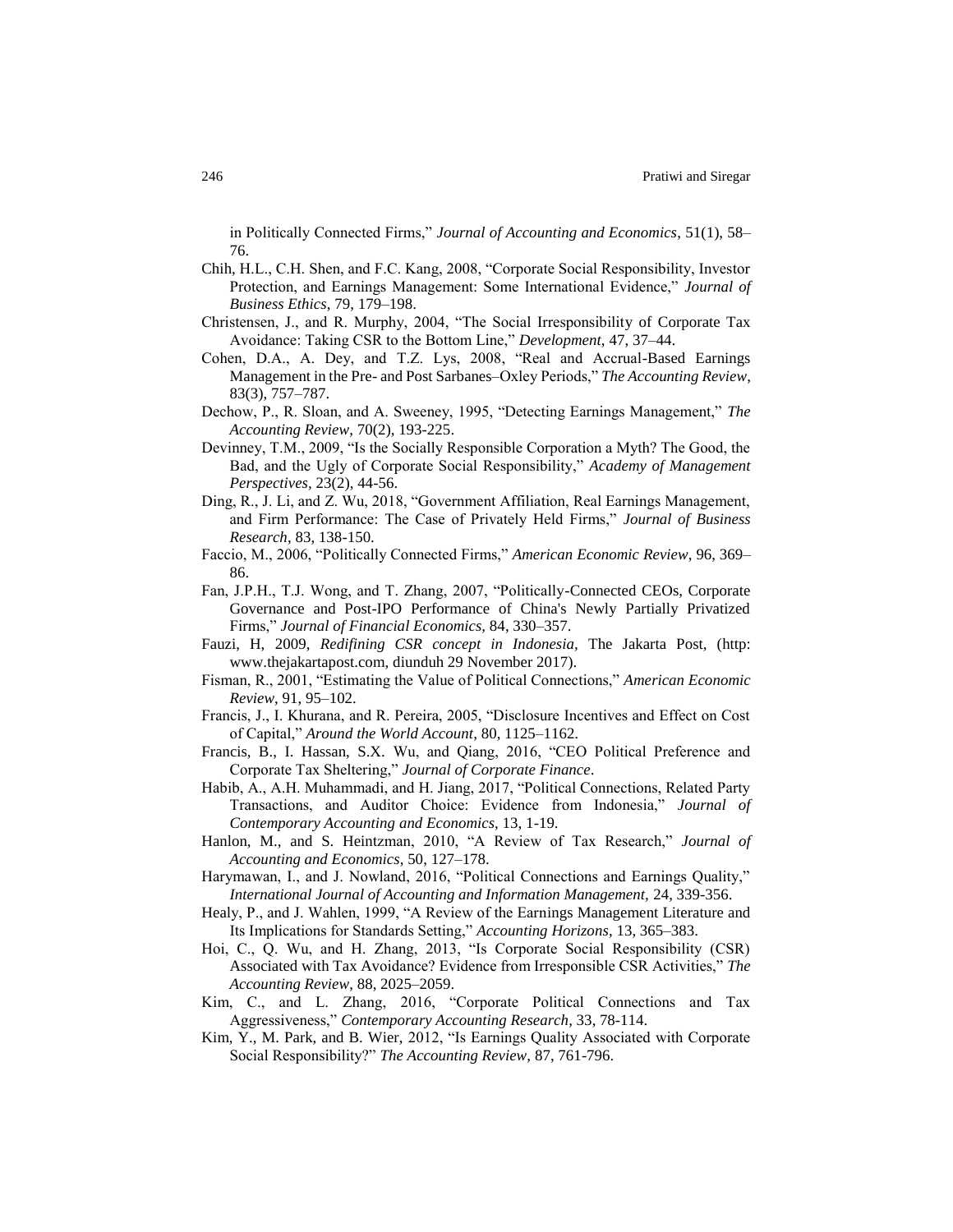Landolf, U., 2006, "Tax and Corporate Responsibility," *International Tax Review*, 29, 6– 19.

- Lanis, R., and G. Richardson, 2012, Corporate Social Responsibility and Tax Aggressiveness: An Empirical Analysis," *Journal of Accounting and Public Policy*, 31(1), 86–108.
- Lanis, R., and G. Richardson, 2013, "Corporate Social Responsibility and Tax Aggressiveness: A Test of Legitimacy Theory," *Accounting, Auditing and Accountability Journal*, 26, 75-100.
- Leuz, C. and F. Oberholzer-Gee, 2006, "Political Relationships, Global Financing, and Corporate Transparency: Evidence from Indonesia," *Journal of Financial Economics*, 81, 11–39.
- Lin, K.J., J. Tan, L. Zhao, and K. Karim, 2015, "In the Name of Charity: Political Connections and Strategic Corporate Social Responsibility in a Transition Economy," *Journal of Corporate Finance*, 32, 327-346.
- Mietzner, M., 2006, *The Politics of Military Reform in Post-Suharto Indonesia: Elite Conflict, Nationalism, and Institutional Resistance*, East-West Center Washington, Washington, DC.
- Nazari, J.A., K. Hrazdil, and F. Mahmoudian, 2017, "Assesing Social and Environmental Performance through Narrative Complexity in CSR Reports," *Journal of Contemporary Accountng and Economics*, 13, 166-178.
- Nindita, C. and S.V. Siregar, 2012, "Analisis Pengaruh Ukuran Kantor Akuntan Publik terhadap Kualitas Audit di Indonesia," *Jurnal Akuntansi dan Keuangan*, 14(2), 91- 104.
- Pohan, C.A., 2013, *Manajemen Perpajakan Strategi Perencanaan Pajak dan Bisnis,*  Gramedia.
- Pratiwi, I.S., and C.D. Djakman, 2017, "The Role of Corporate Political Connections in the Relation of CSR and Tax Avoidance: Evidence from Indonesia," *Review of Integrative Business and Economics Research*, 6, 345-358.
- Prior, D., J. Surroca, and J.A. Tribó, 2008, "Are Socially Responsible Managers Really Ethical? Exploring the Relationship between Earnings Management and Corporate Social Responsibility," *Corporate Governance: An International Review*, 16, 160– 177.
- Richardson, V.J., 2000, "Information Asymmetry and Earnings Management: Some Evidence," *Review of Quantitative Finance and Accounting*, 15, 325-347.
- Richardson, G., and R. Lanis, 2007, "Determinants of the Variability in Corporate Effective Tax Rates and Tax Reform: Evidence from Australia," *Journal of Accounting and Public Policy*, 26(6), 689–704
- Roychowdhury, S., 2006, "Earnings Management through Real Activities Manipulation," *Journal of Accounting and Economics*, 42, 335–370.
- Scholtens, B., and F.C. Kang, 2013, "Corporate Social Responsibility and Earnings Management: Evidence from Asian Economies," *Corporate Social Responsibility and Environmental Management*, 20(2), 95–112.
- Skinner, D.J., and R.G. Sloan, 2002, "Earnings Surprises, Growth Expectations, and Stock Returns," *Review of Accounting Studies*, 7(2–3), 289–312.
- Smith, N., 2003, Corporate Social Responsibility: Whether or How?" *California Management Review,* 45, 52-76.